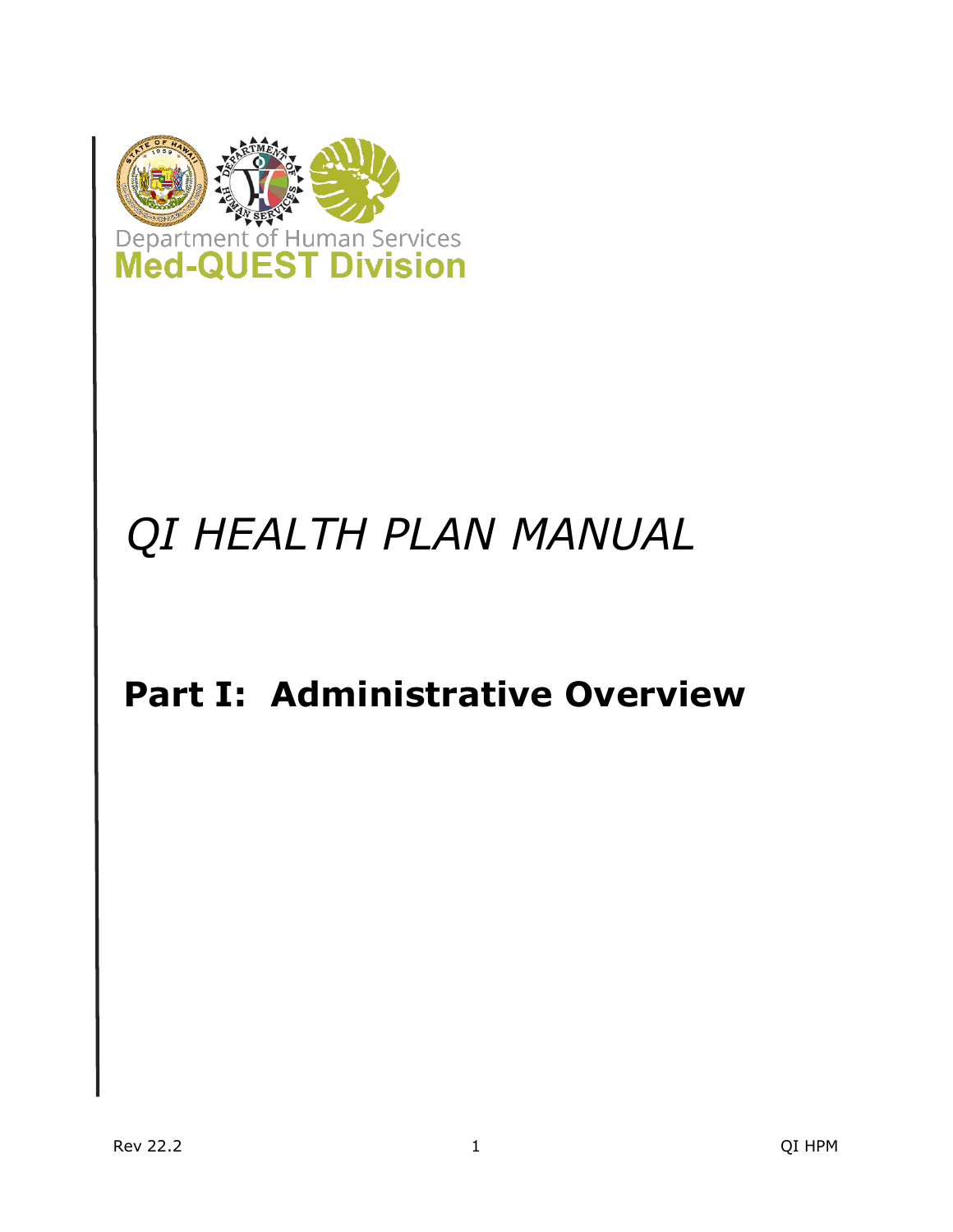

# TABLE OF CONTENTS<br>Part I: Administrative Overview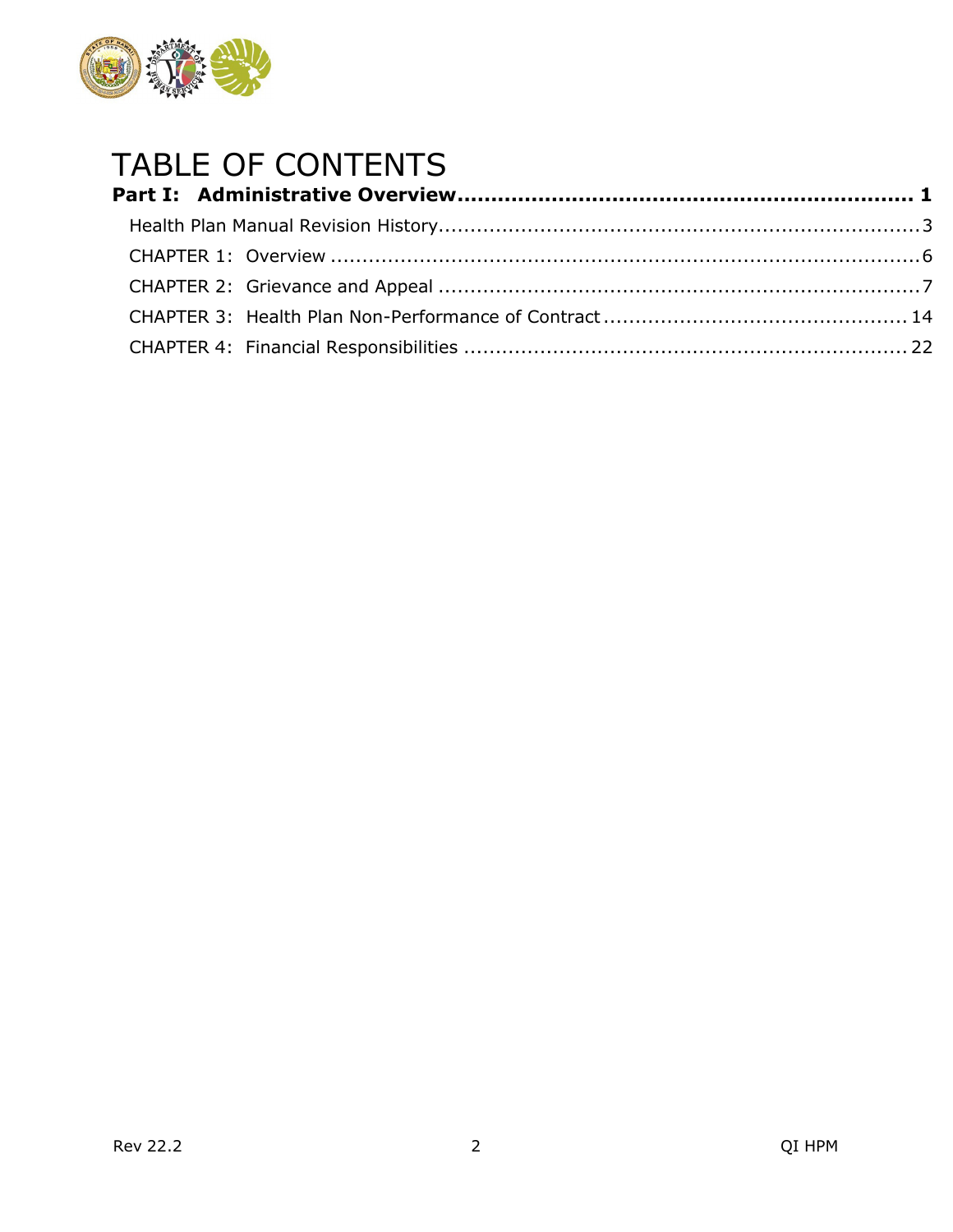

#### <span id="page-2-0"></span>**Health Plan Manual Revision History**

|          | <b>Release</b> | <b>Effective</b> |                                                                                                                                                                                    |
|----------|----------------|------------------|------------------------------------------------------------------------------------------------------------------------------------------------------------------------------------|
| Version* | <b>Date</b>    | <b>Date</b>      | Changes**                                                                                                                                                                          |
| 21.1     | 04/15/21       | 7/1/2021         | Initial release                                                                                                                                                                    |
|          |                |                  | Summary of updates:<br>Appendix A - Remove expiration date on ID<br>card.                                                                                                          |
|          |                |                  | Appendix C - Provider Contract Requirements -<br>Revised to include NEMT contract language and<br>request adverse event data for additional<br>population.                         |
|          |                |                  | Appendix J - Revise PA1 and PA2 to PAI and<br>PAII                                                                                                                                 |
|          |                |                  | Appendix T - New - Medical Standard Record<br>Appendix U - New - Financial Responsibility<br>Guideline                                                                             |
|          |                |                  | Part I - Administration Overview;<br>• New subsection G - Health Plan Appeal-<br>added to Section 3.2, and<br>New Chapter $4$ – Financial<br>$\bullet$<br>Responsibilities.        |
|          |                |                  | Part II - Operational Guide;<br>Section 1.5 - New paragraph A.<br>Section 7.1 - "Going Home Plus" added to<br>the subject line.<br>Section $7.1.B - 90$ days change to 60<br>days. |
|          |                |                  | • Section $9.6.4.Q$ – Revised.<br>Section $10.1.A - New subsection 8 and 9.$<br>Section 11.1 - New subsection D                                                                    |
|          |                |                  | Section 11.3 - New subsection C<br>Section 11.5 - New subsection B and<br>revised subsection C                                                                                     |
| 21.2     | 10/01/21       |                  | Section 13.2.A.4 - Revised<br>Section 13.2.1.B - Revised                                                                                                                           |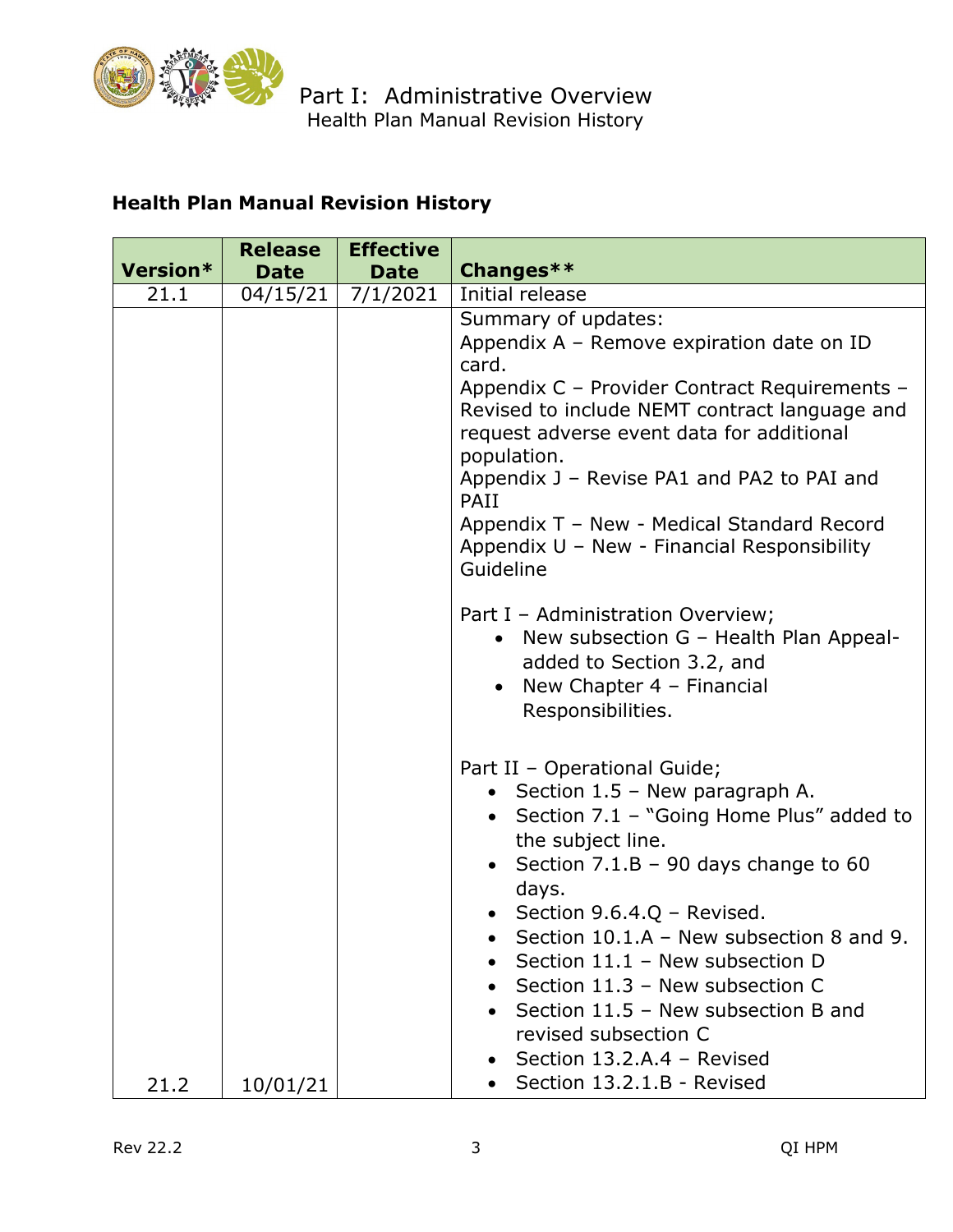

#### Part I: Administrative Overview Health Plan Manual Revision History

|      |            | • New section 17.3 - Medical Record<br>Standard.<br>Part III - Refer to "QI Health Plan Manual Part<br>III Amendment #1" file for all changes made in<br>Part III. Revised report tools and all related<br>files have "v2" in the file name.<br>Part IV - The HPMMIS Technical Guide -<br>Encounter is updated in MQD website.                                                                                                                                                                                                                                                                                                                                                                              |
|------|------------|-------------------------------------------------------------------------------------------------------------------------------------------------------------------------------------------------------------------------------------------------------------------------------------------------------------------------------------------------------------------------------------------------------------------------------------------------------------------------------------------------------------------------------------------------------------------------------------------------------------------------------------------------------------------------------------------------------------|
| 22.1 | 01/03/2022 | Summary of Updates:<br>Appendix - V SBIRT Process to Treatment<br>Part I - Administration Overview;<br>• New subsection 4.2 TPL<br>Part II - Operational Guide;<br>• Section 3.3 - Revised<br>• Section 3.4 - Revised<br>• Section 4.2 - Revised<br>• Section 4.3 - Revised.<br>• Section 6.9 - New Section - LTSS Service<br><b>Authorization Reviews</b><br>• Section 6.10 - Revised<br>• Section 8.3.A.1.a - Homelessness Z Code<br>changed<br>Section 9.8 - New Section - SBIRT<br>Section 17.4 -New Section - NEMT<br>Provider Eligibility<br>Chapter 21 - New Chapter - NEMT Policy<br>Part III - Refer to "QI Health Plan Manual Part<br>III Amendment #2" file for all changes made in<br>Part III. |
| 22.2 | 04/01/2022 | Summary of Updates:<br>Appendix - C Provider Contract Requirements -                                                                                                                                                                                                                                                                                                                                                                                                                                                                                                                                                                                                                                        |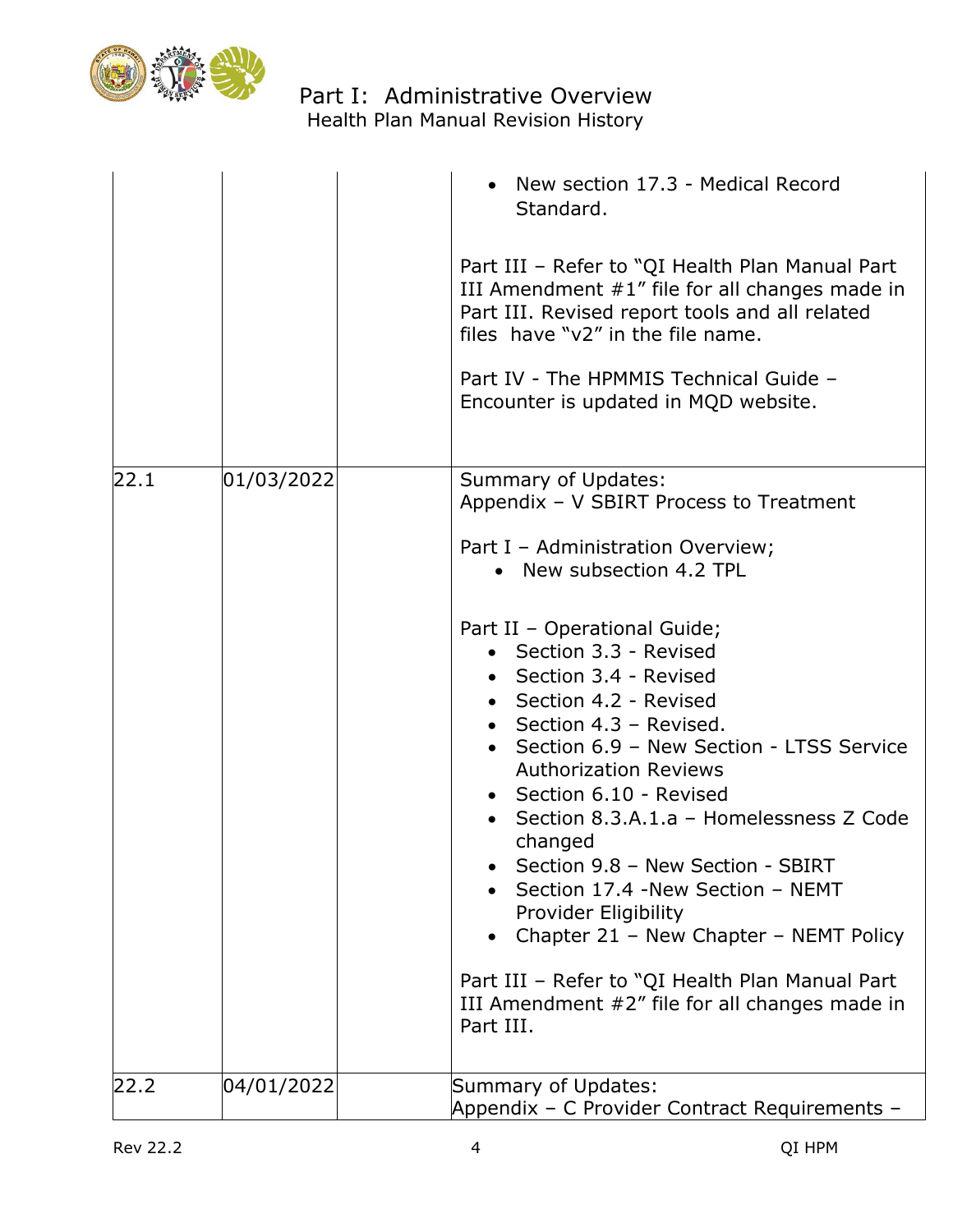### Part I: Administrative Overview

|  | Health Pian Manual Revision History                                                                                                                                                                                                                                                                                                                                                                                      |
|--|--------------------------------------------------------------------------------------------------------------------------------------------------------------------------------------------------------------------------------------------------------------------------------------------------------------------------------------------------------------------------------------------------------------------------|
|  | Removed B.4, B.5<br>Appendix W - New - Health and Functional<br>Assessment (HFA), Health Action Plan (HAP), and<br>Personal Assistance and/or Nursing Tool (PANS)<br>Part I - Administration Overview;<br>• Section 4.3 - New Section - NEMT -<br><b>Emergency Transportation to</b><br>Alternative Destinations Payment<br>Part II - Operational Guide;<br>• Section $3.4.D - Revised$<br>• Section $3.4.D.2$ – Revised |
|  | • Section 4.2.A.1 – Revised<br>• Section $4.3$ – Revised<br>Part III - Refer to "QI Health Plan Manual Part<br>III Amendment #3" file for all changes made in<br>Part III. Revised report tools will have a "v#"<br>in the file name.                                                                                                                                                                                    |
|  |                                                                                                                                                                                                                                                                                                                                                                                                                          |
|  |                                                                                                                                                                                                                                                                                                                                                                                                                          |
|  |                                                                                                                                                                                                                                                                                                                                                                                                                          |
|  |                                                                                                                                                                                                                                                                                                                                                                                                                          |
|  |                                                                                                                                                                                                                                                                                                                                                                                                                          |
|  |                                                                                                                                                                                                                                                                                                                                                                                                                          |
|  |                                                                                                                                                                                                                                                                                                                                                                                                                          |

Health Plan Manual Revision History

\* First digits are year, second digit incrementing by whole numbers for each release.

\*\* Includes all Health Plan Manual documents, parts, and chapter updates.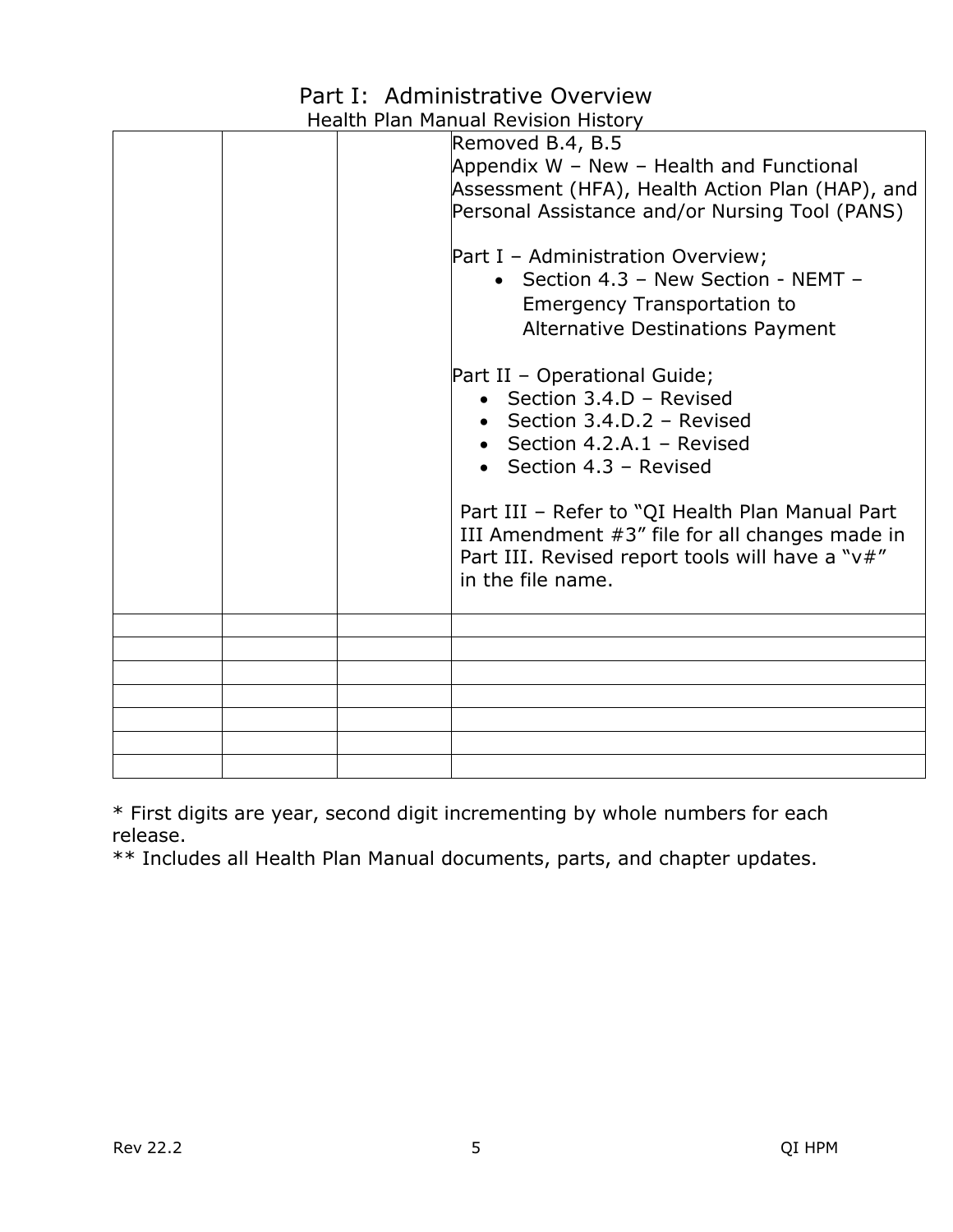

#### <span id="page-5-0"></span>**CHAPTER 1: Overview**

- A) The state of Hawaii, Department of Human Services (DHS or State), has issued this Health Plan Manual. The DHS manual contains operational guidance, policies, and procedures required of the Health Plan participating in QUEST Integration (QI). The Health Plan Manual will clarify reporting requirements and metrics used by DHS to oversee and monitor the Health Plan's performance. The Health Plan Manual, as amended or modified, is incorporated by reference into the QI Health Plan Contract. The Health Plan will comply with requirements included in the Health Plan Manual (RFP-MQD-2021-008, §2.5.F). The Health Plan Manual contains terms that are defined in the RFP §2.6.
- B) If there is a conflict between the Health Plan Manual and the QI Health Plan Contract, the Contract rules take precedence. The Health Plan Manual is intended to provide guidance; it is not intended to, nor does it create, any rights that are not contained in the QI Health Plan Contract.
- C) The provisions of the Health Plan Manual reflect the general operating policies and essential procedures of the managed care program, are not all inclusive, and may be amended or revoked at any time by DHS. The Health Plan Manual will be reviewed on a periodic basis to determine if changes are needed.
- D) It is the responsibility of the individuals and entities affiliated with QI to review and be familiar with the Health Plan Manual and any amendment.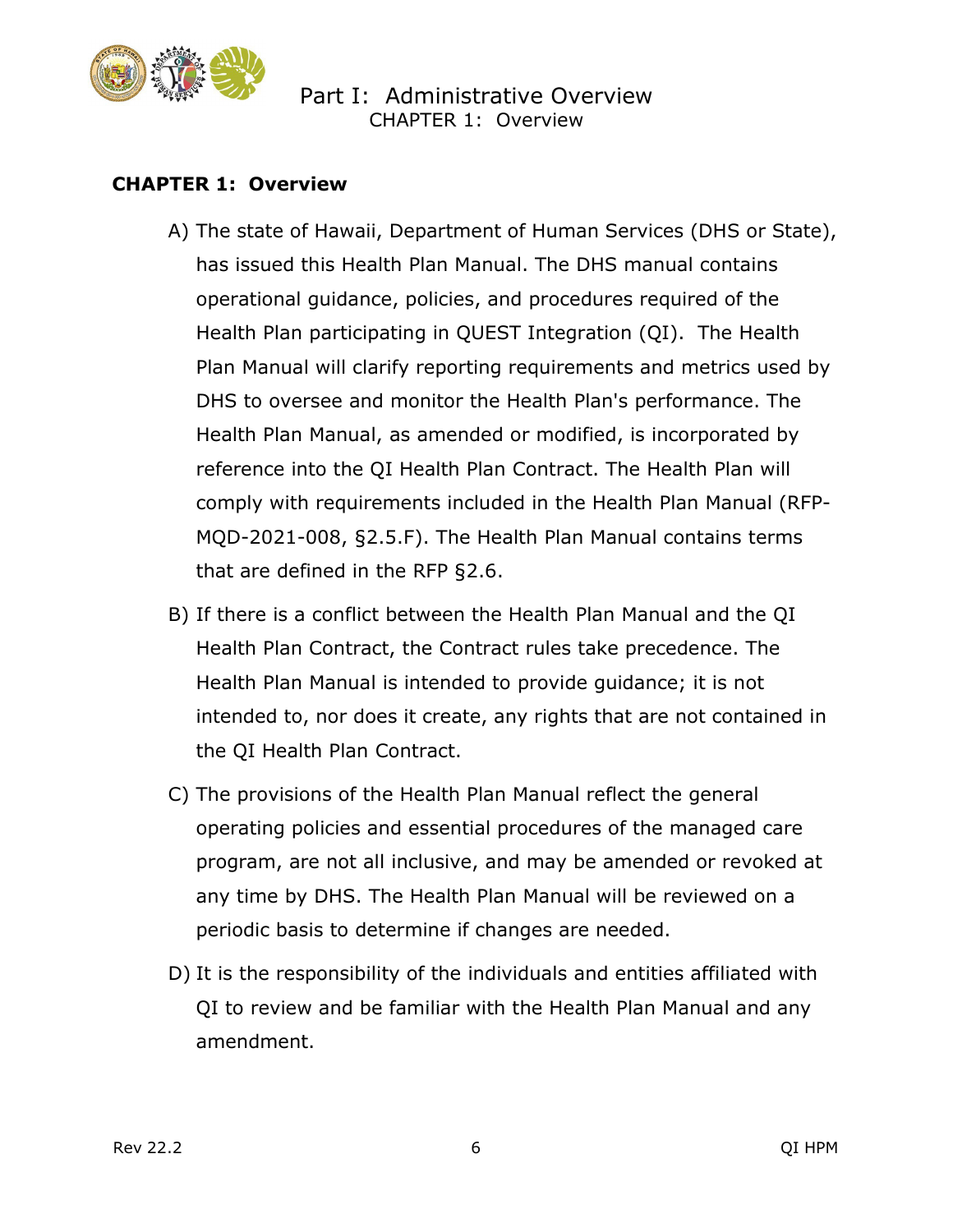

#### <span id="page-6-0"></span>**CHAPTER 2: Grievance and Appeal**

#### **2.1 Overview**

- A) The QI Health Plans will provide to Members their Grievance and Appeal rights and process as described in RFP-MQD-2021-008.
- B) The QI Health Plans will provide to Members their Grievance and Appeal rights and process as described in RFP-MQD-2021-008, Section 9.5.

The Health Plan will provide information to Members on how to access the State's administrative hearing process and exhaust its internal grievance and appeals process prior to accessing the State's administrative hearing system.

- C) Use templates developed by DHS for communication to Members regarding the grievance and appeal.
- D) Develop policies and procedures for its grievance and appeals process and submit these to DHS for review and approval. Submit to DHS any proposed changes to policies and procedures within thirty (30) days prior to implementation.
- E) Give Members any reasonable assistance in completing forms and taking other procedural steps such as auxiliary aids, interpreter services, and toll-free numbers that have adequate TTY/TTD and interpreter capability.
- F) Acknowledge receipt of each filed grievance and appeal in writing within five (5) business days. For example: if an appeal is received on Monday, the five (5) business days period for acknowledgment of receipt of the appeal is counted from Tuesday. Therefore, the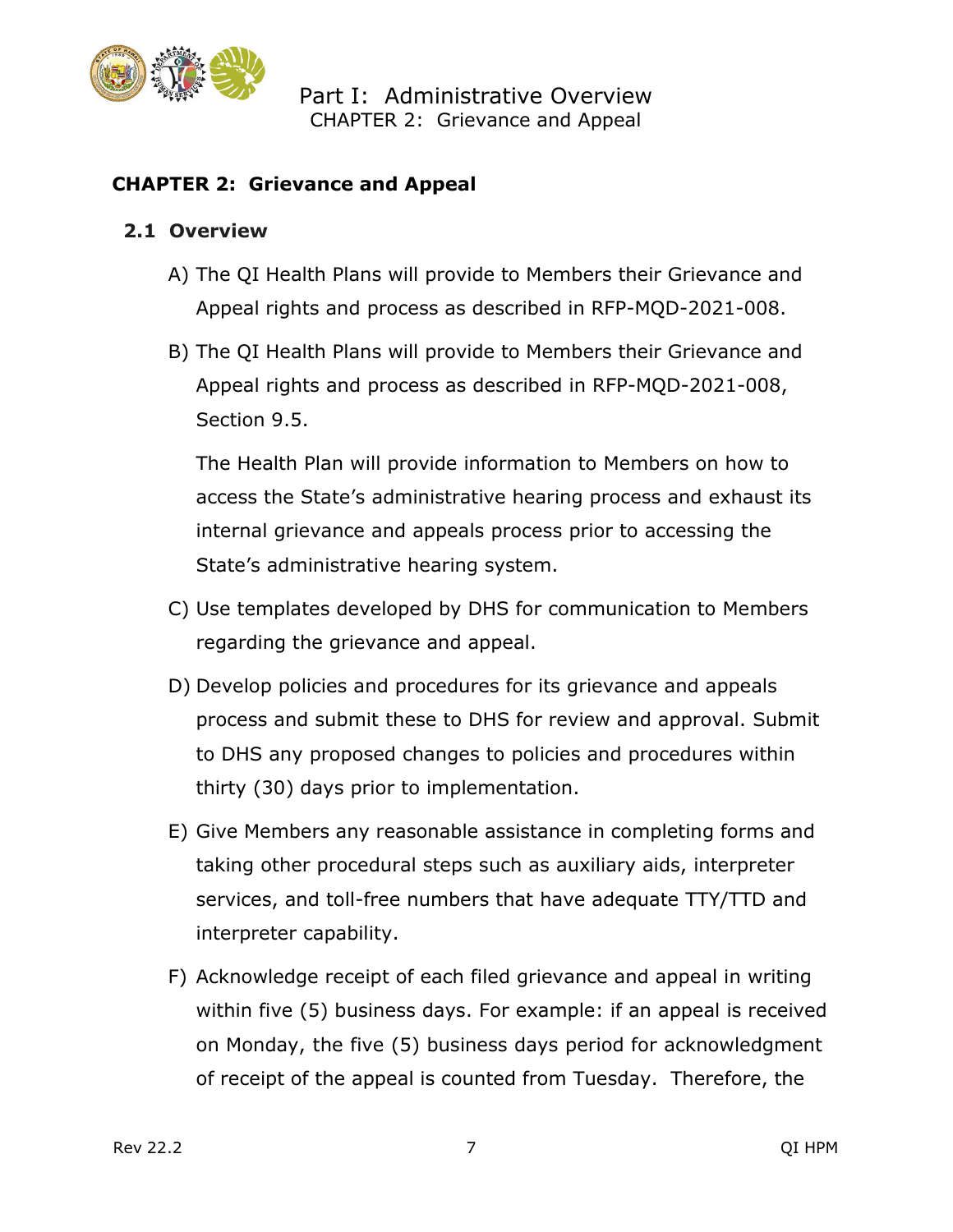

acknowledgment must be sent to the Member by the following Monday.

- G) Have procedures to notify all Members in their primary language of the grievance and appeal resolutions.
- H) Ensure that individuals who make decisions on grievances and appeals were not involved in any previous level of review or decision-making, nor is a subordinate of any such individual.
	- 1. The individual making decisions on grievances and appeals will be healthcare professionals who have the appropriate clinical expertise, as determined by the State, in treating the Member's condition or disease.
	- 2. These decision makers on grievances and appeals of adverse benefit determinations will take into account all comments, documents, records, and other information submitted by the Member and/or their representative without regard to whether such information was submitted or considered in the initial adverse benefit determination.
- I) A Member is deemed to have exhausted the Health Plan's grievance and appeal process if the Health Plan fails to adhere to the notice and timing requirements set by DHS and may file for a State administrative hearing.

#### **2.2 Authorized Representative of a Member**

- A) Members will be allowed to authorize another person to represent their interests as their authorized representative.
- B) Members will be allowed to verbally identify another person who may communicate with the Health Plan on the Member's behalf, for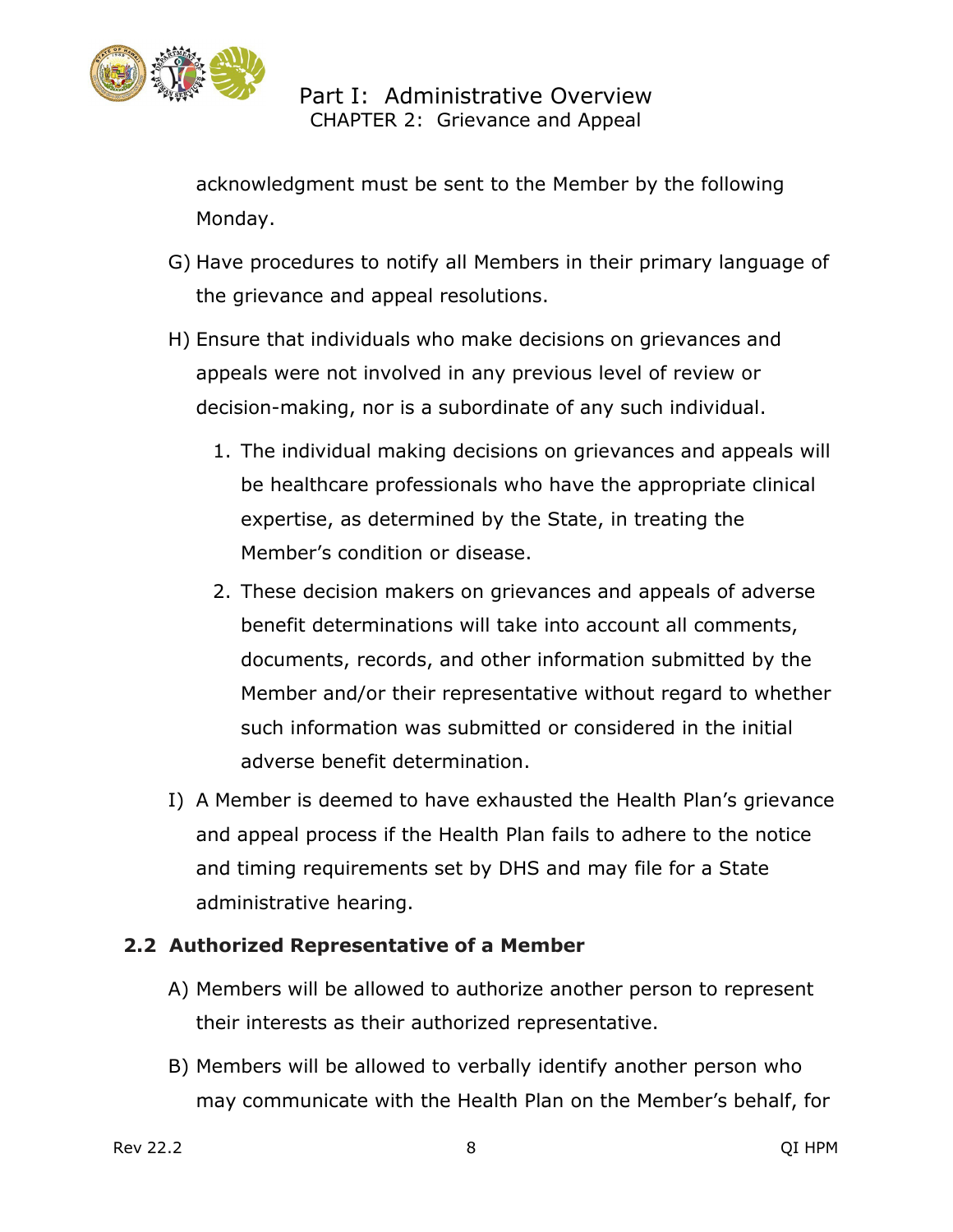

any matter that does not require a written request or written designation of an authorized representative.

#### **2.3 What is a Grievance?**

- A) A Member may request for a grievance due to the following:
	- 1. The quality of care of a Provider;
	- 2. Rudeness of a Provider or a Provider's employee;
	- 3. Failure to respect the Member's rights regardless of whether remedial action is requested; or
	- 4. Dispute an extension of time proposed by the Health Plan to make an authorization decision.
- B) A Member or a Member's authorized representative may file a grievance orally or in writing and accept any grievance filed without verbal or written consent of the Member. However, the outcome will be sent to the Member, unless a signed authorized representative form is on file.

#### **2.4 What is a State Grievance Review?**

- A) When a Member is not satisfied with the Health Plan's decision of a grievance, the Member may request for a State grievance review with the State.
- B) A Member may request for a State grievance review within thirty (30) days of the Member's receipt of the grievance disposition from the Health Plan. A State grievance review may be made by contacting DHS by phone or by mailing a request to:

Med-QUEST Division Health Care Services Branch P.O. Box 700190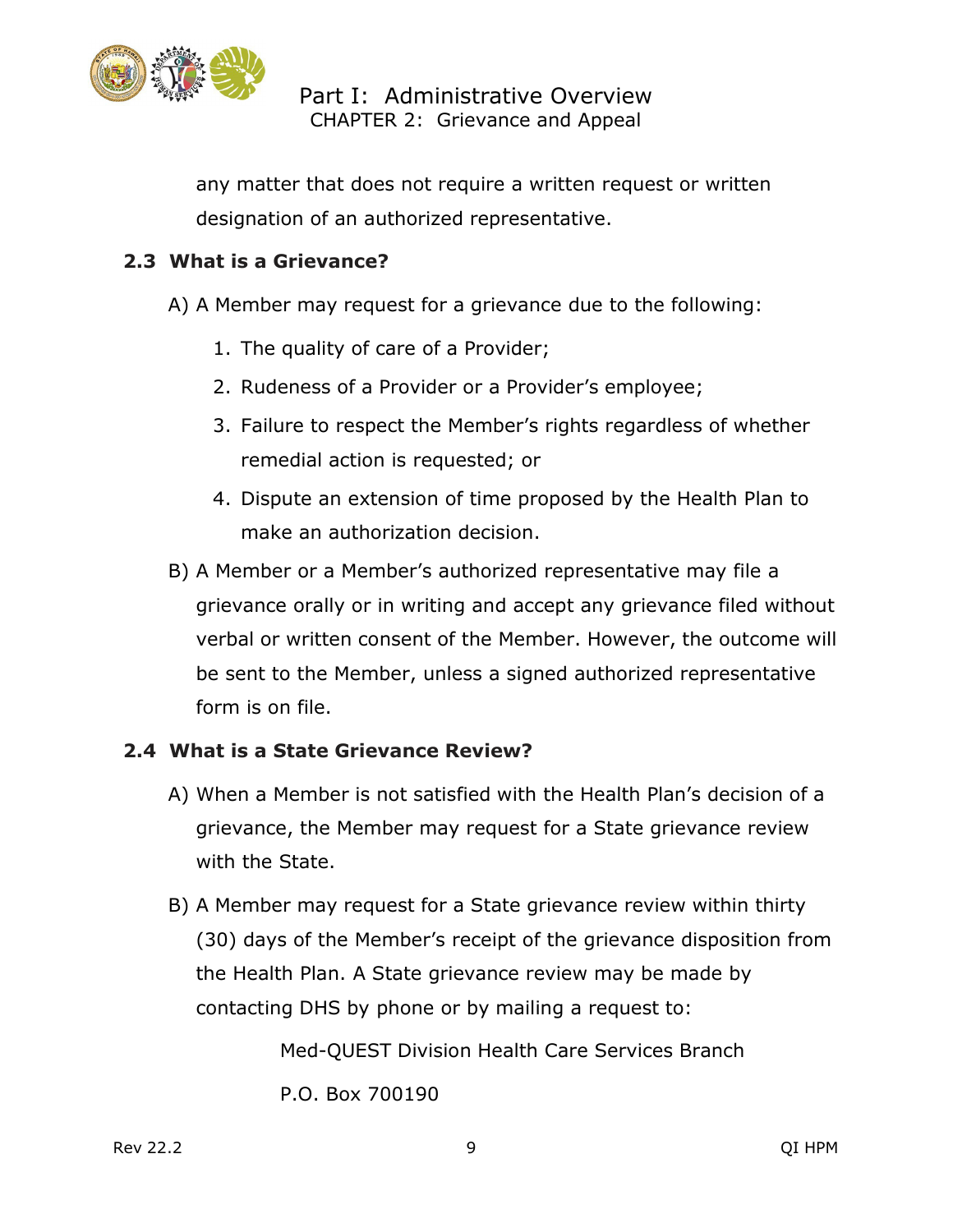

Kapolei, Hawaii 96709-0190

Telephone: 808-692-8094

C) The State will make a decision regarding the grievance review within ninety (90) days and the decision is final.

#### **2.5 What is a Grievance extension?**

- A) When an existing grievance has not been resolved within the standard 90-day window, an extension may be granted for another 14 days if the delay is in the member's best interest.
- B) Within 2 calendar days give the member oral and written notice of the reason for the decision to extend the timeframe and inform the member of the right to file a grievance if he or she disagrees with that decision.
- C) Refer to CFR "438.408 Resolution and notification: Grievances and appeals" and the RFP-MQD-2021-008, 9.5 Member Grievances and Appeals, E. Grievance Process, number 9 and 10 for further details.

#### **2.6 What is an Appeal?**

- A) When a Member receives a Notice of Adverse Benefit Determination, the Member first requests for an appeal with the Health Plan.
- B) After a decision is made regarding the appeal, the Health Plan will send a Final Resolution letter to the Member to inform them of the appeal decision.
- C) The Member will then be able to request for a State administrative hearing.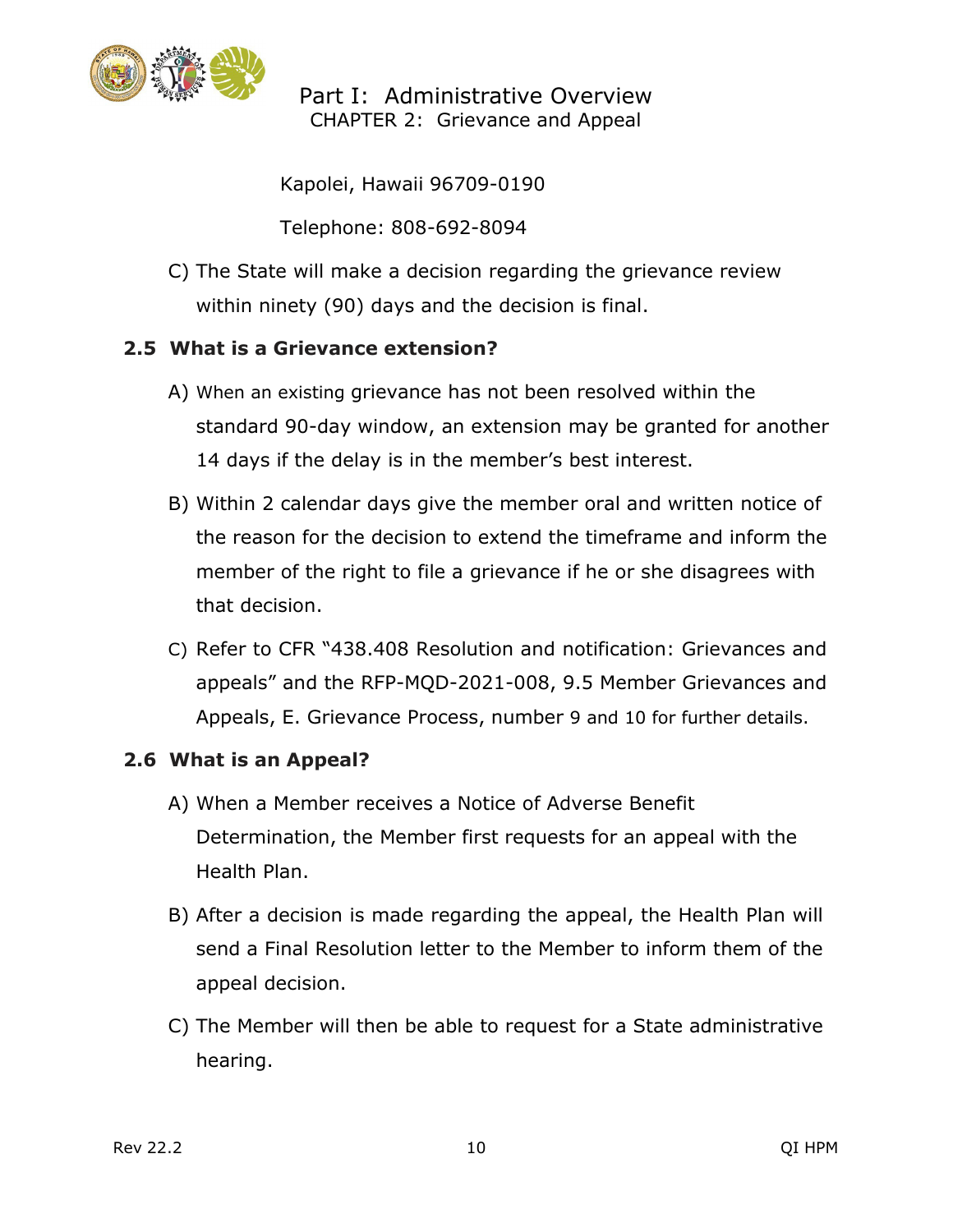

#### **2.7 What is an Expedited Appeal Process?**

- A) A Member may request for an expedited appeal when taking the time for a standard resolution could seriously jeopardize the Member's life; physical or mental health; or ability to attain, maintain, or regain maximum function.
- B) A decision will be made within seventy-two (72) hours and a written decision provided to the Member. The Member may also be informed orally regarding the expedited appeal decision
- C) If the Health Plan denies the request for an expedited resolution of an appeal, it will transfer the appeal to the standard timeframe of no longer than thirty (30) days from the day the Health Plan receives the appeal, with a possible fourteen (14) days extension.

#### **2.8 What is a State Administrative Hearing?**

- A) If the Member is not satisfied with the written notice of the final disposition of the appeal from the Health Plan, the Member may file for a State administrative hearing within one hundred and twenty (120) days.
- B) If the Member is not satisfied with the decision by the hearing officer, the Member may file for an appeal with the Court.

#### **2.9 Expedited State Administrative Hearings**

A) The Member may file for an expedited State administrative hearing only after the Member has requested an expedited hearing with the Health Plan, provided an expedited appeal and the action of the appeal was determined to be adverse to the Member (Action Denied).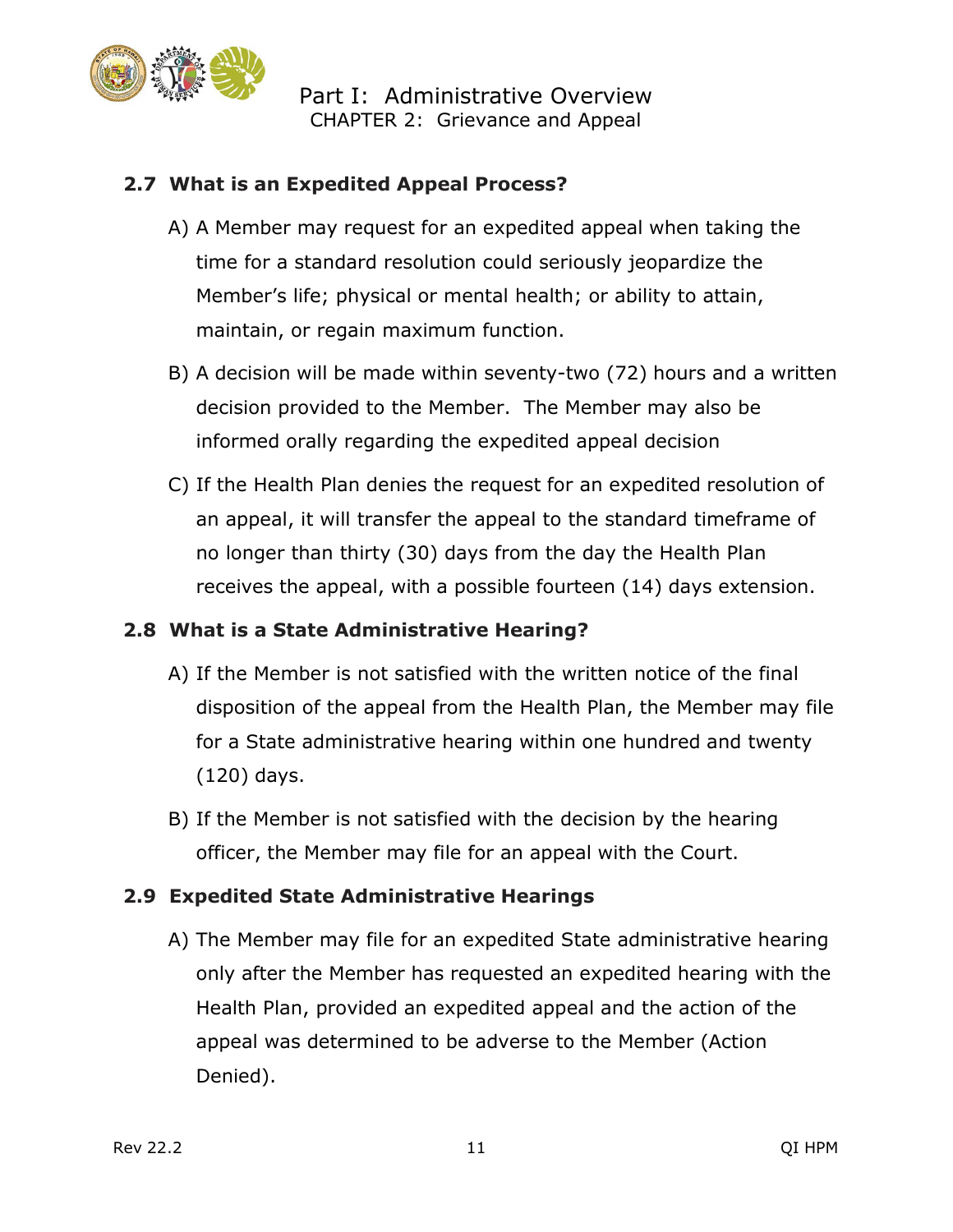

- B) The Member may file for an expedited State administrative hearing process by submitting a letter to the Administrative Appeals Office (AAO) within one hundred and twenty (120) days from the receipt of the Member's appeal determination.
- C) An expedited State administrative hearing will be heard and determined within three (3) business days after the date the Member filed the request for an expedited State administrative hearing with no opportunity for extension on behalf of the State.
- D) In the event of an expedited State administrative hearing, the Health Plan will submit information that was used to make the determination (e.g., medical records, written documents to and from the Member, provider notes, etc.). The Health Plan will submit this information to DHS within twenty-four (24) hours of the decision denying the expedited appeal.

#### **2.10 What is Continuation of Benefits**

- A) A Member or a Member's authorized representative may request for a continuation of benefits during a Health Plan appeal or a State administrative hearing process. The Health Plan will continue the Member's benefits if the following conditions have been met:
	- 1. An appeal was requested within sixty (60) days following the date on the adverse benefit determination notice;
	- 2. The appeal or request for State administrative hearing involves the termination, suspension, or reduction of a previously authorized service;
	- 3. The services were ordered by an authorized provider;
	- 4. The original authorization period has not expired; and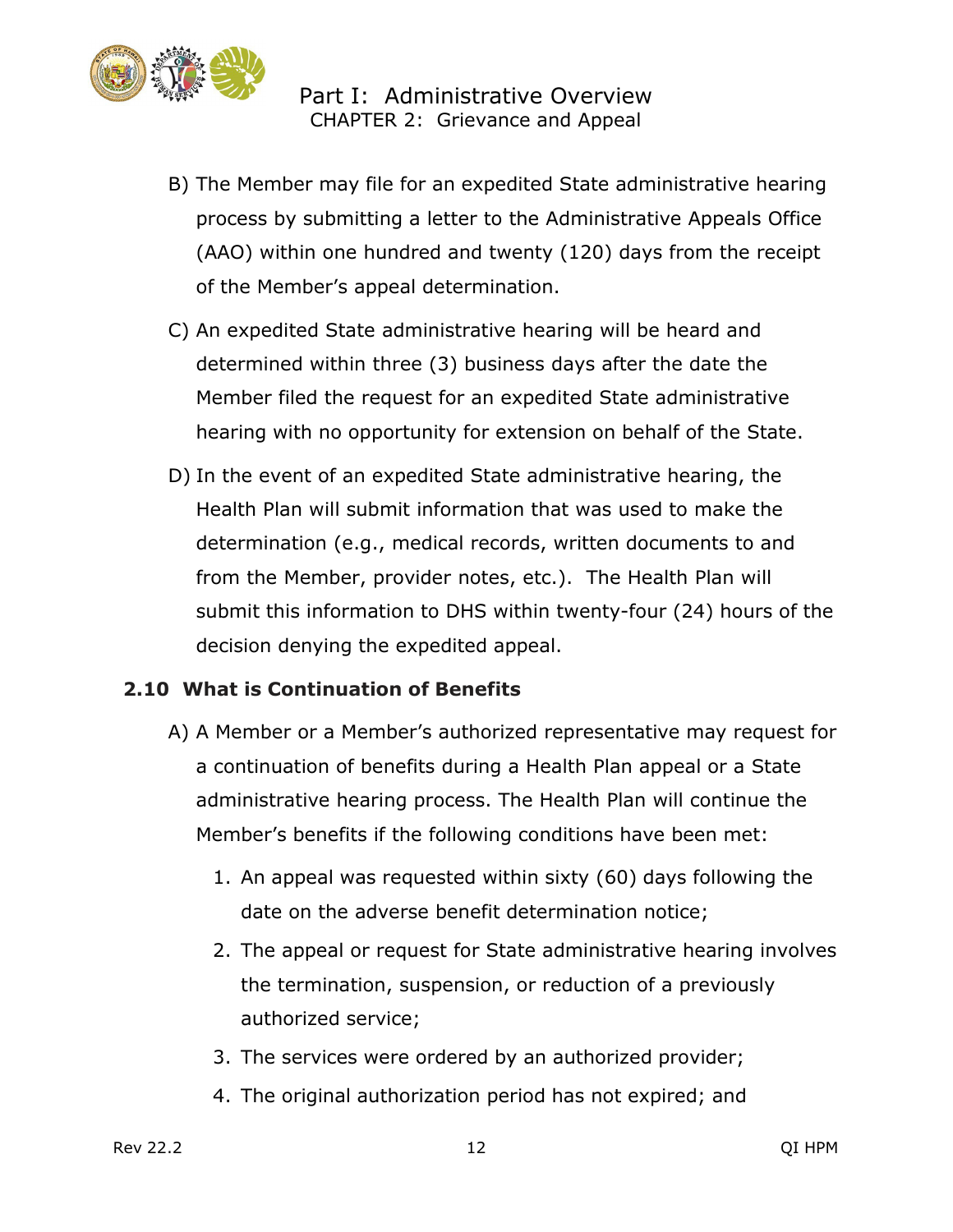

- 5. The Member timely files for continuation of benefits on or before the later of the following:
	- a. Within ten (10) days of the Health Plan mailing the notice of adverse benefit determination; or
	- b. The intended effective date of the Health Plan's proposed adverse benefit determination.
- B) If the Health Plan continues or reinstates the Member's benefits while the appeal or State administrative hearing is pending, the Health Plan will not discontinue the benefits until one of the following occurs:
	- 1. The Member withdraws the appeal or request for a State administrative hearing;
	- 2. The Member does not request a State administrative hearing within ten (10) days from when the Health Plan mails a notice of an adverse benefit determination;
	- 3. A State administrative hearing decision unfavorable to the Member is made; or
	- 4. If the final resolution of the appeal or State administrative hearing upholds the Health Plan's adverse benefit determination, the Health Plan may recover the cost of services furnished to the Member while the appeal and State administrative hearing were pending, to the extent that they were furnished solely because of the requirements of this section.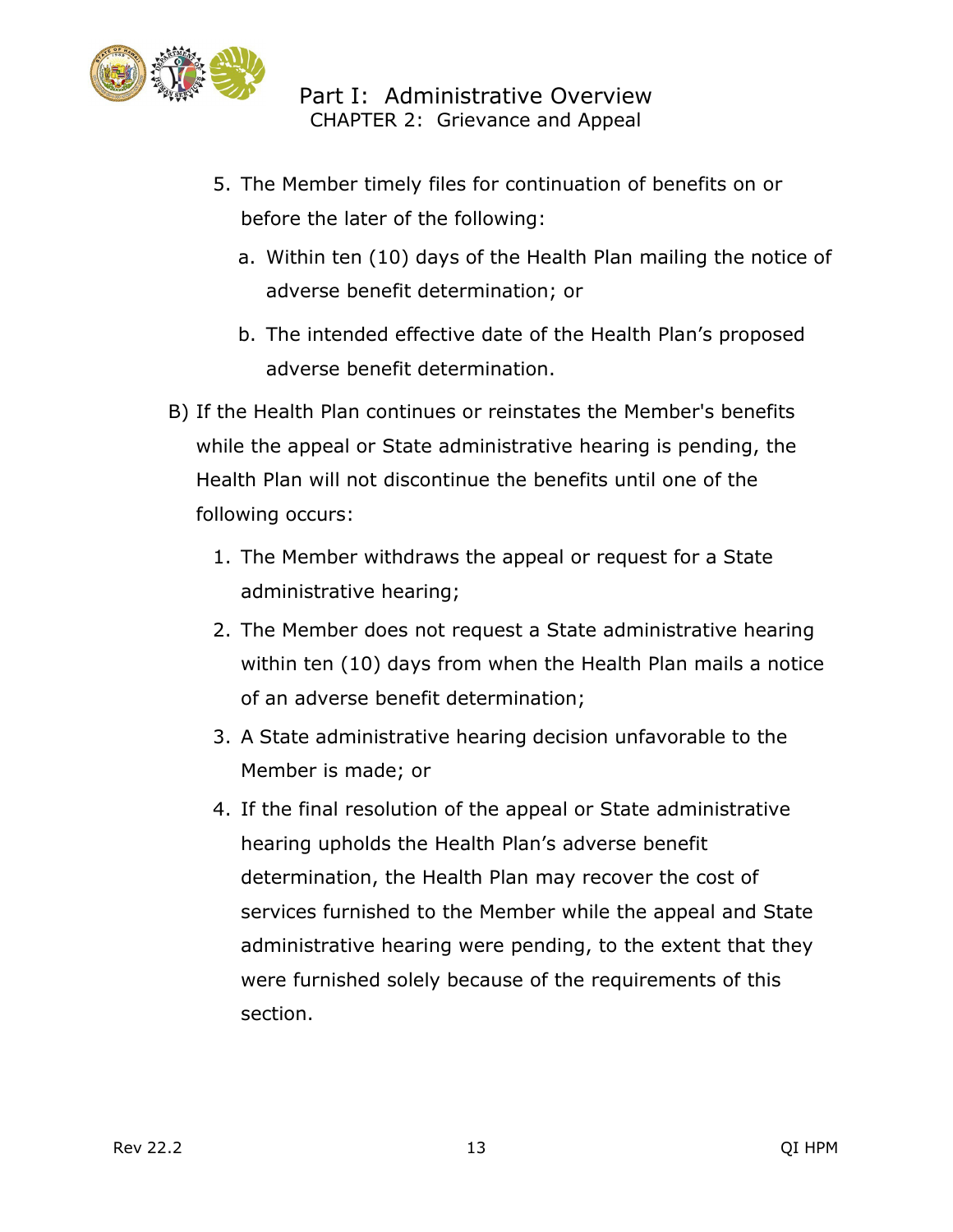

#### <span id="page-13-0"></span>**CHAPTER 3: Health Plan Non-Performance of Contract 3.1 Overview**

- A) Section 14.21 of RFP-MQD-2021-008 details DHS' rights to seek remedies for any non-performance of the Contract or noncompliance with State or Federal law or regulation by the Health Plan or its subcontractors.
- B) In the event DHS determines that the Health Plan or its subcontractor has committed non-performance of the Contract requirements, DHS will assess the violation and assign a risk category as stated in §14.21.A.2.a.
- C) At its sole discretion, DHS has the flexibility to impose or pursue one or more remedies to address non-performance of Contract by the Health Plan or its subcontractors. Section 14.21.A.2.b describes the various factors that DHS may consider in determining the need to impose remedies against the Health Plan.
- D) DHS will monitor Health Plan performance and compliance with the Contract. Designated DHS staff will oversee any remedies imposed by DHS to ensure Health Plan compliance with DHS requirements. Further, DHS will identify and monitor non-performance of Contract trends and opportunities for Health Plan performance improvement. Figure 1 below outlines the general workflow in the event DHS identifies non-performance of Contract by the Health Plan or its subcontractors and then imposes remedies as stated in §14.21 of RFP-MQD-2021-008. It should be noted that DHS reserves the right to alter the general workflow based on the severity of the nonperformance of Contract without prior notice.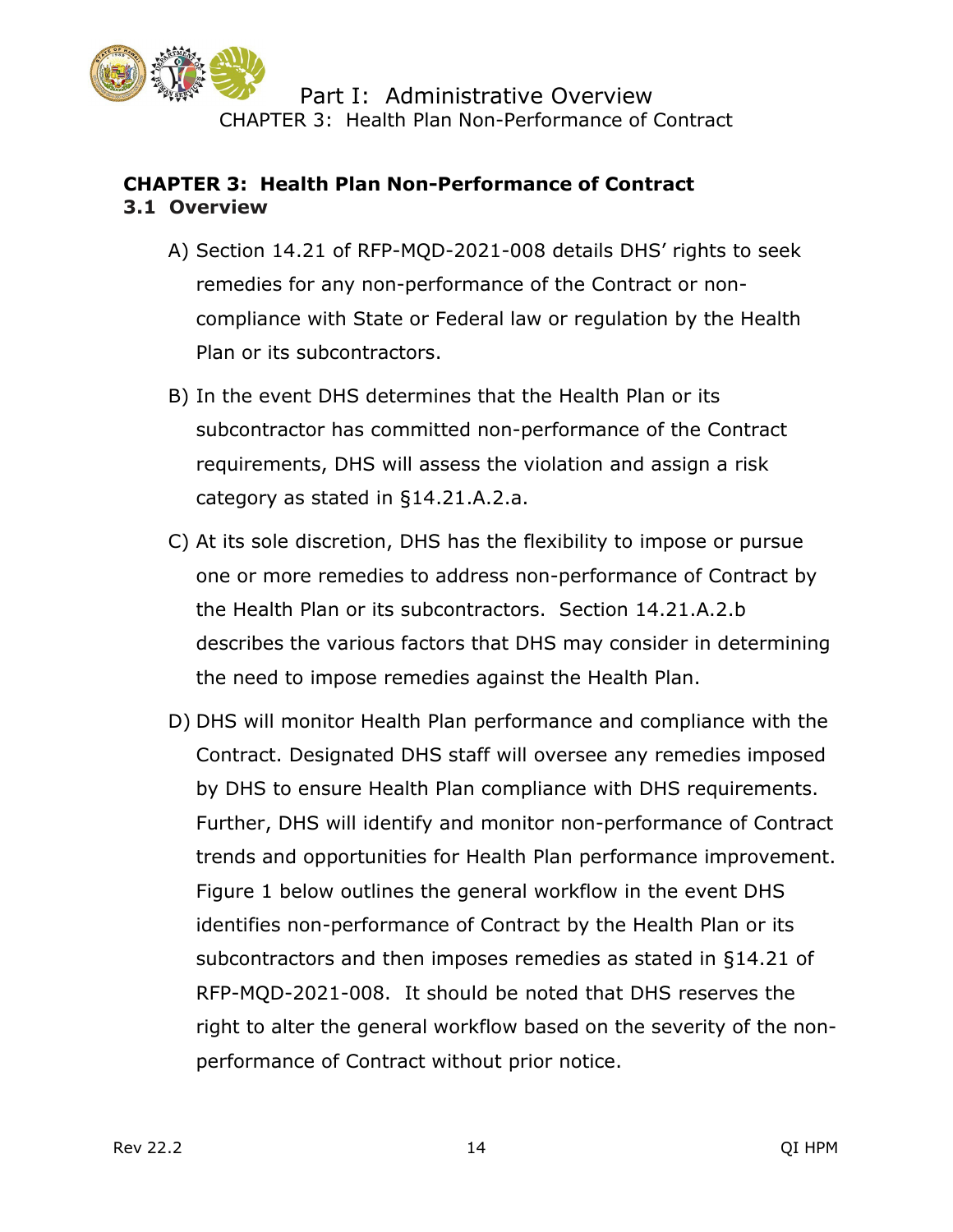

#### **Figure 1: Non-Performance of Health Plan Contract Workflow**



#### Non-Performance of Health Plan Contract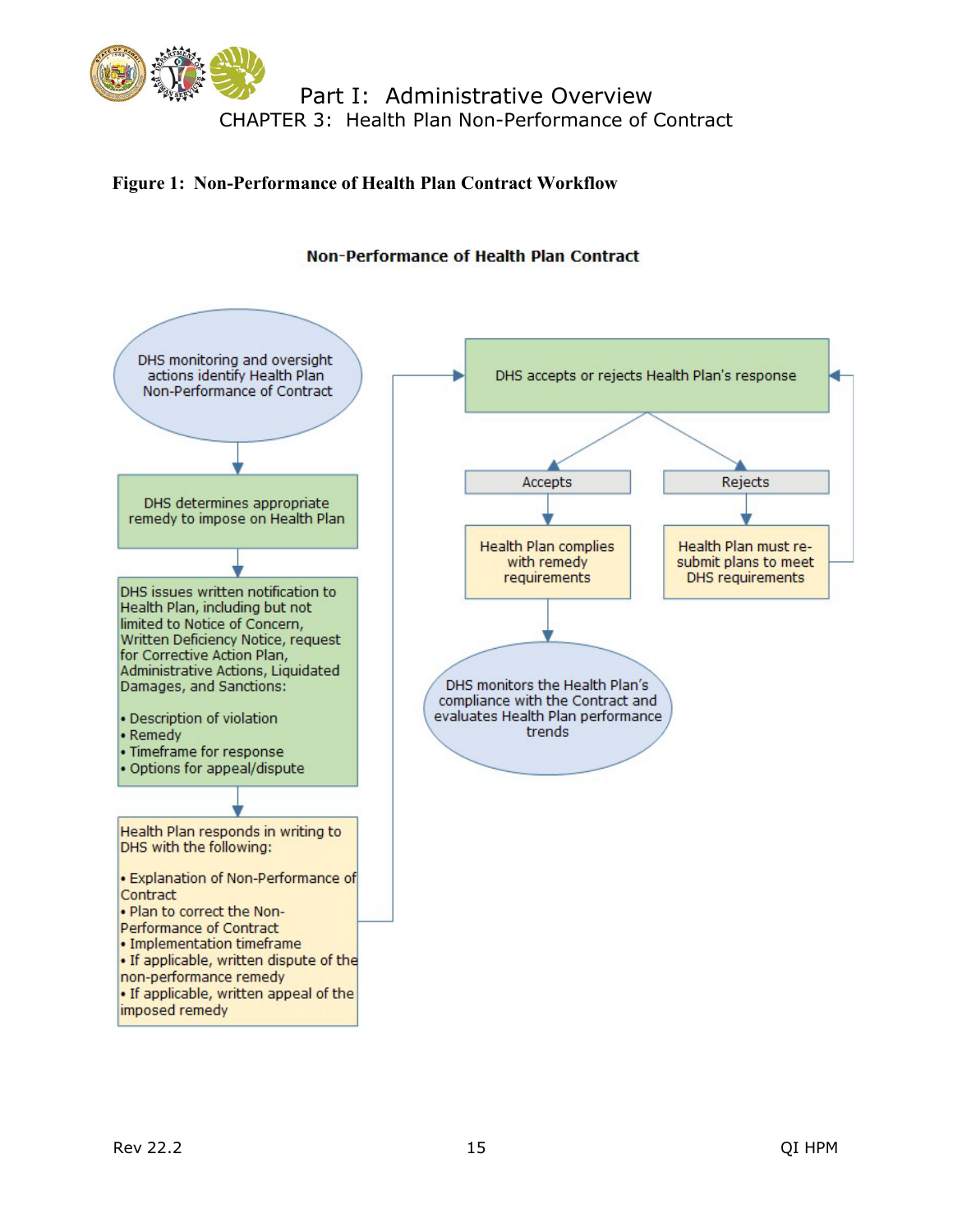

#### **3.2 Non-Performance of Contract Remedies**

Sections 14.21.B to I describes the various remedies that DHS may impose in the event of Health Plan non-performance of Contract. As stated above, DHS may consider the risk categories and other factors when evaluating the appropriate remedies to correct the non-performance of Contract. At its sole discretion, DHS will determine the specific remedy and whether additional remedies are required to resolve the non-performance of Contract.

- A) Notice of Concern
	- 1. If DHS determines that the Health Plan or its subcontractor is in non-performance of Contract, it may issue a Notice of Concern to allow the Health Plan to correct the Contract violation before other remedies are imposed. It is important to note that DHS is under no obligation to issue a Notice of Concern before imposing other remedies.
	- 2. The Health Plan's written response to DHS must be submitted within the prescribed timeframe and describe the Health Plan's approach for addressing the non-performance of Contract. If the Health Plan fails to timely respond to the Notice of Concern, DHS may impose additional remedies. DHS will provide written notification of additional remedies pursuant to the Contract.
	- 3. In its written response to DHS' Notice of Concern, the Health Plan has the opportunity to provide its rationale for disputing DHS' findings.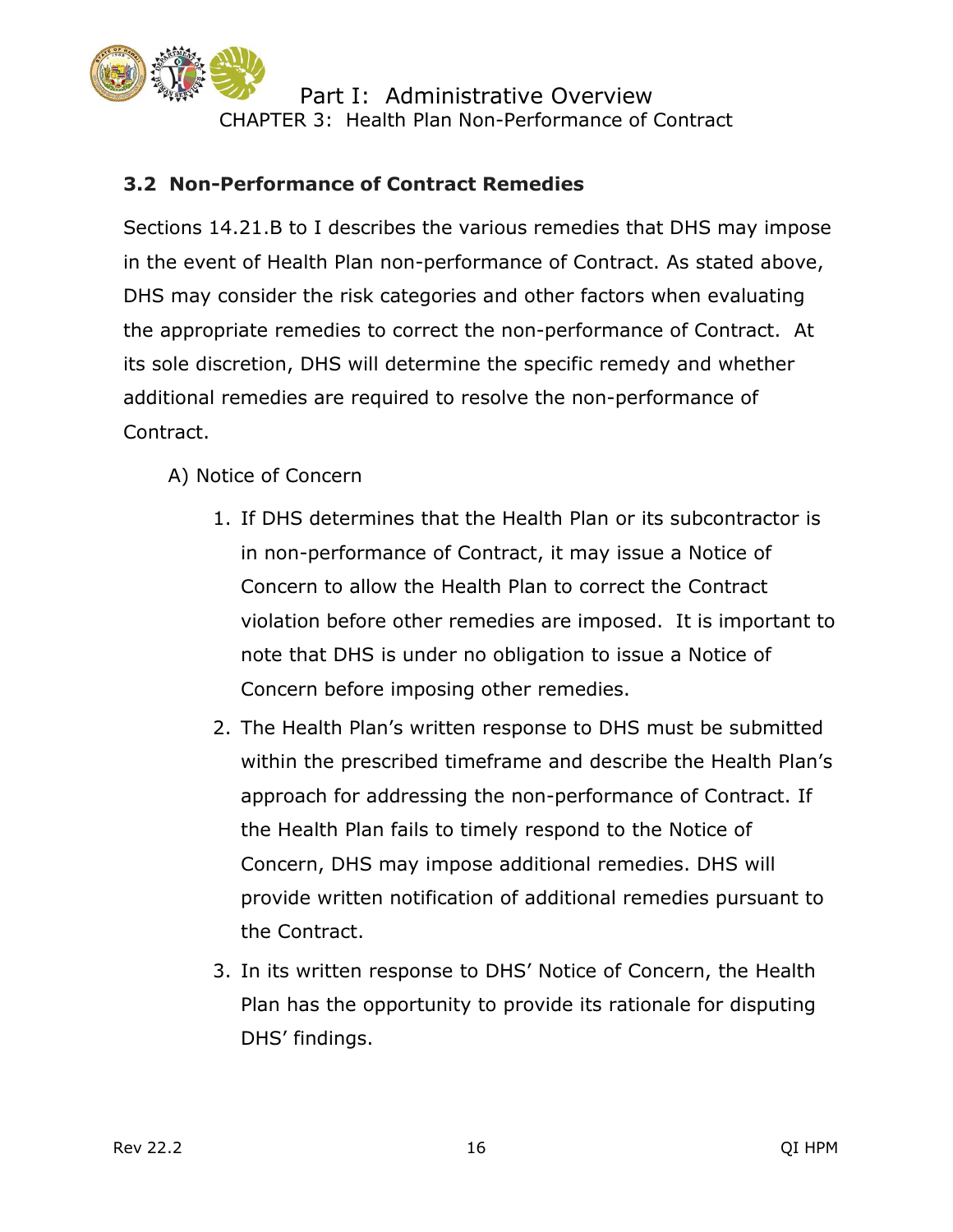

- B) Corrective Action Plan
	- 1. If DHS determines that the Health Plan or a subcontractor is in non-performance of Contract, DHS may issue a Written Deficiency Notice to the Health Plan and request a Corrective Action Plan within ten (10) business days unless a more immediate response is necessary.
	- 2. The Health Plan's written Corrective Action Plan shall provide the detailed approach for addressing the existing deficiency and timeline for implementation. It should be noted that DHS reserves the right to modify the timeframe for corrective action based on the nature of the specific deficiency.
	- 3. The Health Plan shall update the Corrective Action Plan approved by DHS on an ongoing basis and report progress to DHS on a frequency to be determined by DHS.
- C) Administrative Actions
	- 1. In addition to any other remedies identified in §14.21, DHS may request administrative actions for each non-performance of Contract. Such administrative actions will be determined by DHS based on the scope of the non-performance of Contract. These actions will allow more extensive and timely monitoring by DHS of the Health Plan's performance. The Health Plan's failure to comply with the required administrative actions may result in DHS seeking additional remedies against the Health Plan.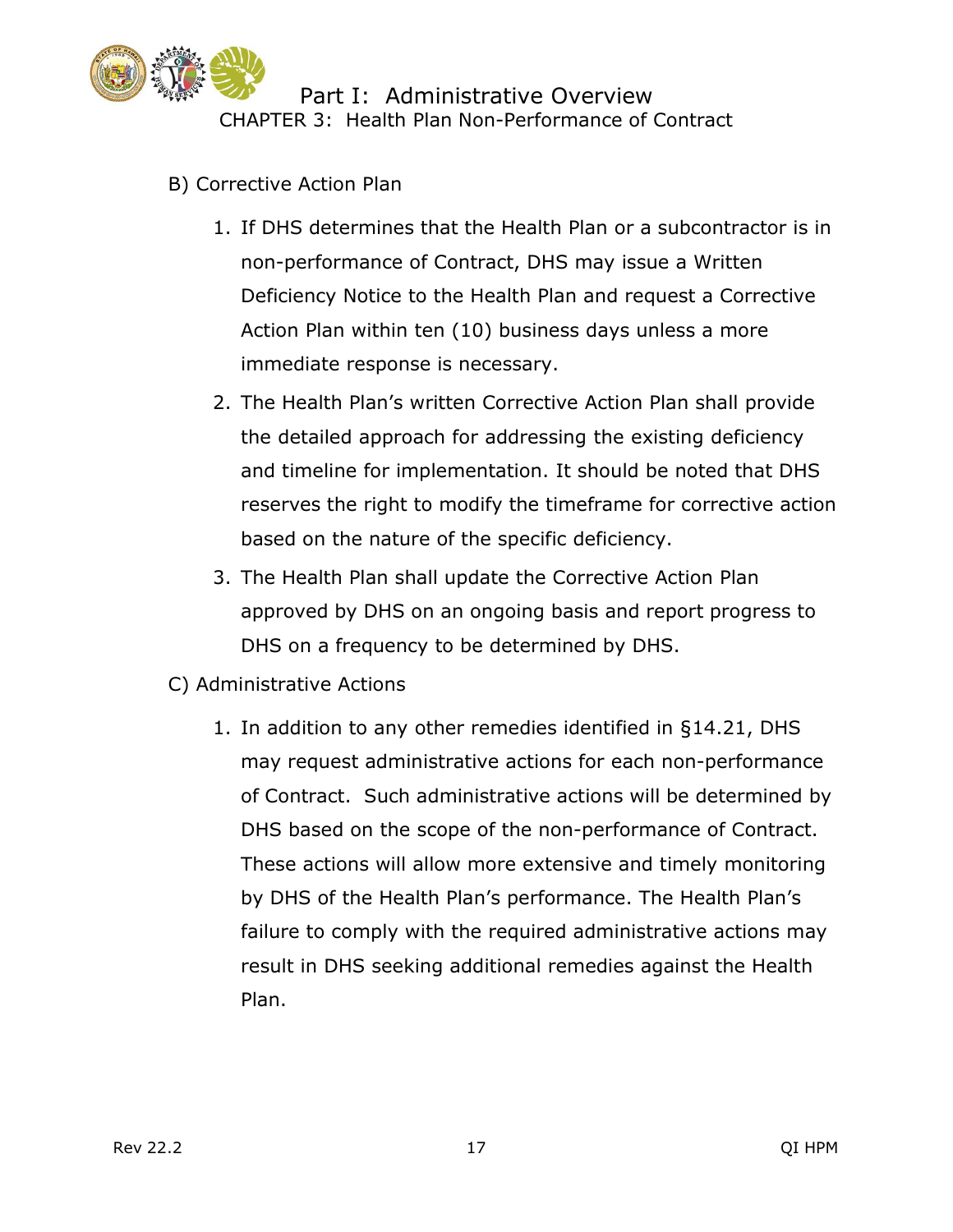

- D) Liquidated Damages
	- 1. In the event the Health Plan fails to comply with the requirements for activities and responsibilities described in Appendix G of RFP-MQD-2021-008, DHS has the right to impose liquidated damages.
	- 2. It should be noted that liquidated damages shall be in addition to any other remedies that DHS may seek for the Health Plan's non-performance of Contract. For example, if the Health Plan fails to meet the requirements set forth in Appendix G, the Health Plan shall submit a written Corrective Action Plan to DHS and the Health Plan may be subject to administrative actions.
	- 3. If the Health Plan decides to challenge the liquidated damages imposed by DHS, it must provide evidence acceptable to DHS within thirty (30) days of notice of assessment from DHS.
	- 4. DHS will notify the Health Plan in writing of the proposed damage assessment and the mode of payment (i.e., remittance of amount of liquidated damages or deduction of payment from capitation and other fees).
- E) Sanctions
	- 1. DHS may impose sanctions for non-performance of Contract requirements if DHS determines that a Health Plan acts or fails to act as described in §14.21.F.1. DHS will provide the Health Plan timely written notice that explains the basis and nature of the sanction and describes the DHS appeal procedures to contest the sanction.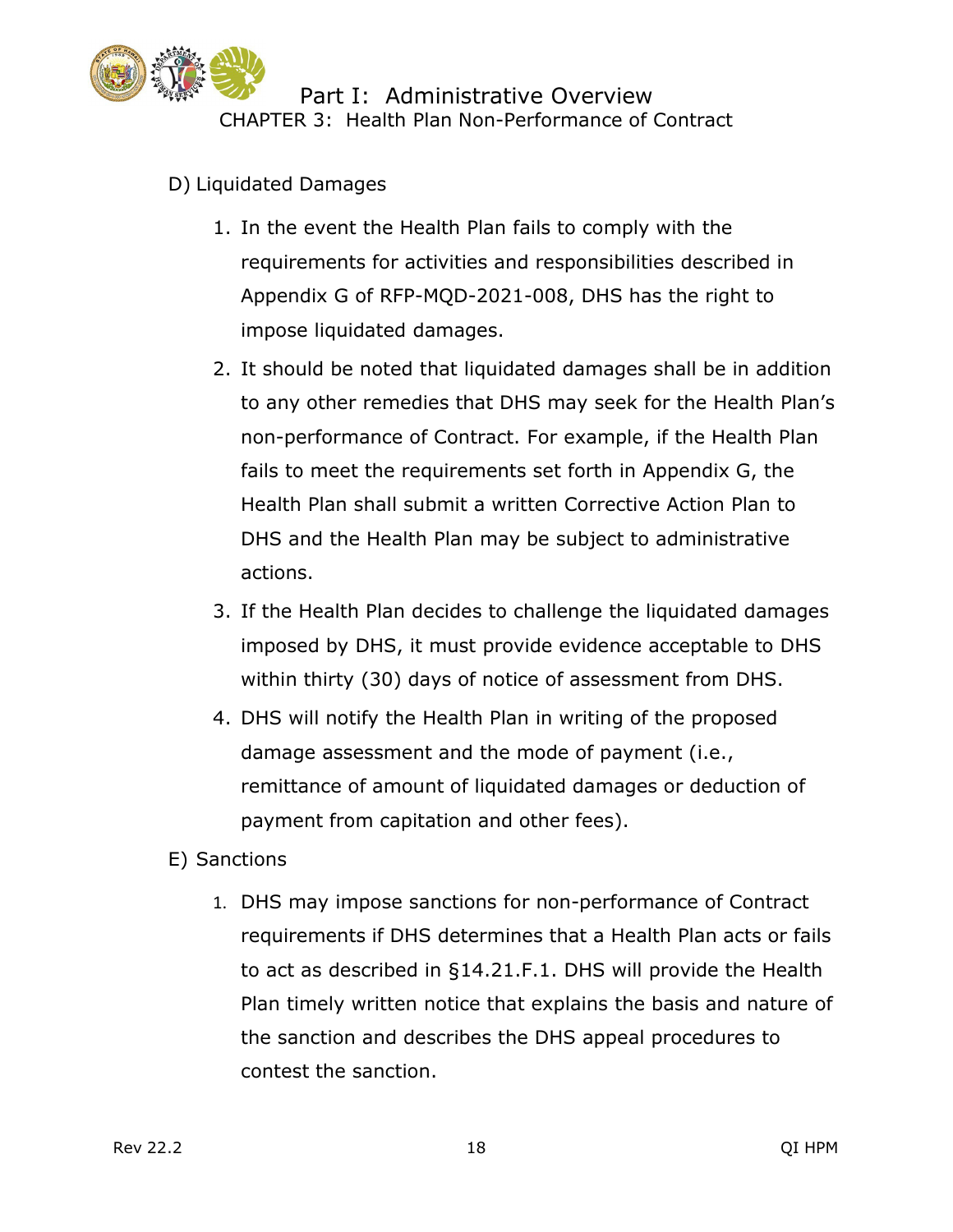

- 2. Sanctions shall be determined by DHS and may include imposing civil monetary penalties, as well as other actions described in §14.21.F.2.
- 3. In addition to sanctions, DHS also has the right to require a Corrective Action Plan from the Health Plan and the Health Plan may be subject to Administrative Actions.
- F) Termination of Contract
	- 1. Should DHS determine that the Health Plan or its subcontractor is in violation or non-performance of any requirement of the Contract, DHS may terminate the Contract pursuant to §14.16.
- G) Heath Plan Appeal
	- 1. The Health Plan may file an appeal to contest liquidated damage, sanction and termination of contract imposed by the MQD. This appeal must be filed within ten (10) calendar days of receipt of the written notice.
	- 2. The written statement of appeal contesting the remedies must be mailed by certified mail, return receipt requested, to the Director of Department of Human Services at the address listed below:

P.O. Box 339

Honolulu, HI 96809-0339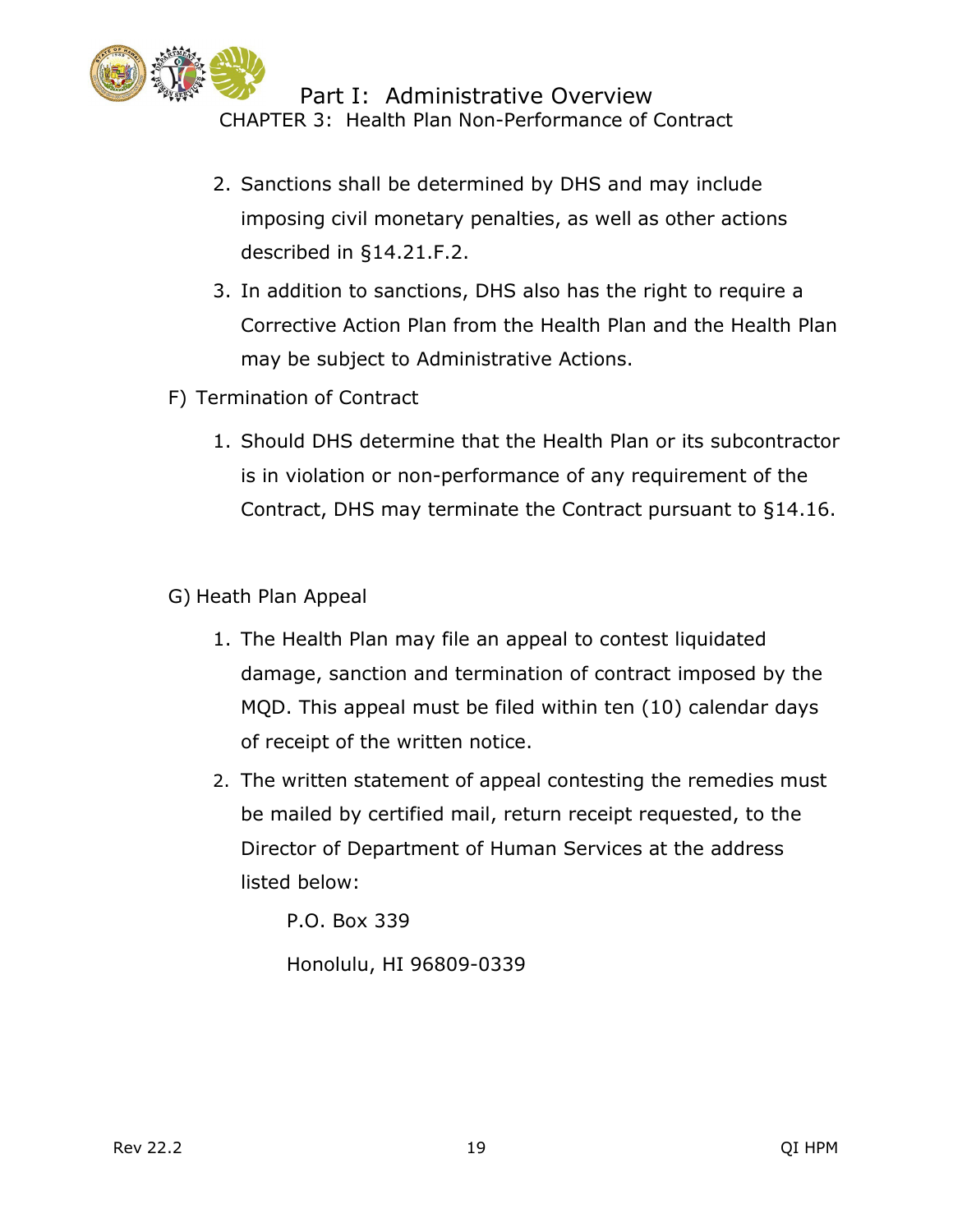

- 3. DHS shall afford the Health Plan an opportunity to be heard and to offer evidence in support of its challenge to the remedies.
- 4. The Director shall request information from MQD regarding the remedies.
- 5. The Director shall review the information provided from both the Health Plan and the MQD.
- 6. The Director shall submit his/her decision in writing via mail within ninety (90) calendar days after receiving the written statement of appeal from the Health plan.
- 7. The MQD shall suspend imposition of the appealed remedies pending the Director's decision.
- 8. Pending the Director's decision and any subsequent legal proceedings regarding the remedies, the Health Plan shall proceed diligently with the performance of the contract.
- 9. The Director's decision shall be final and binding upon the Health Plan and may only be set aside by a State court of competent jurisdiction in the City and County of Honolulu, where the decision was fraudulent, capricious, arbitrary, or grossly erroneous as to imply bad faith.

#### **3.3 Administrative Reporting**

A) Section 14.21.I describes DHS' administrative reporting requirements and options in the event of Health Plan or subcontractor non-performance of Contract or violation of State or Federal law or regulation.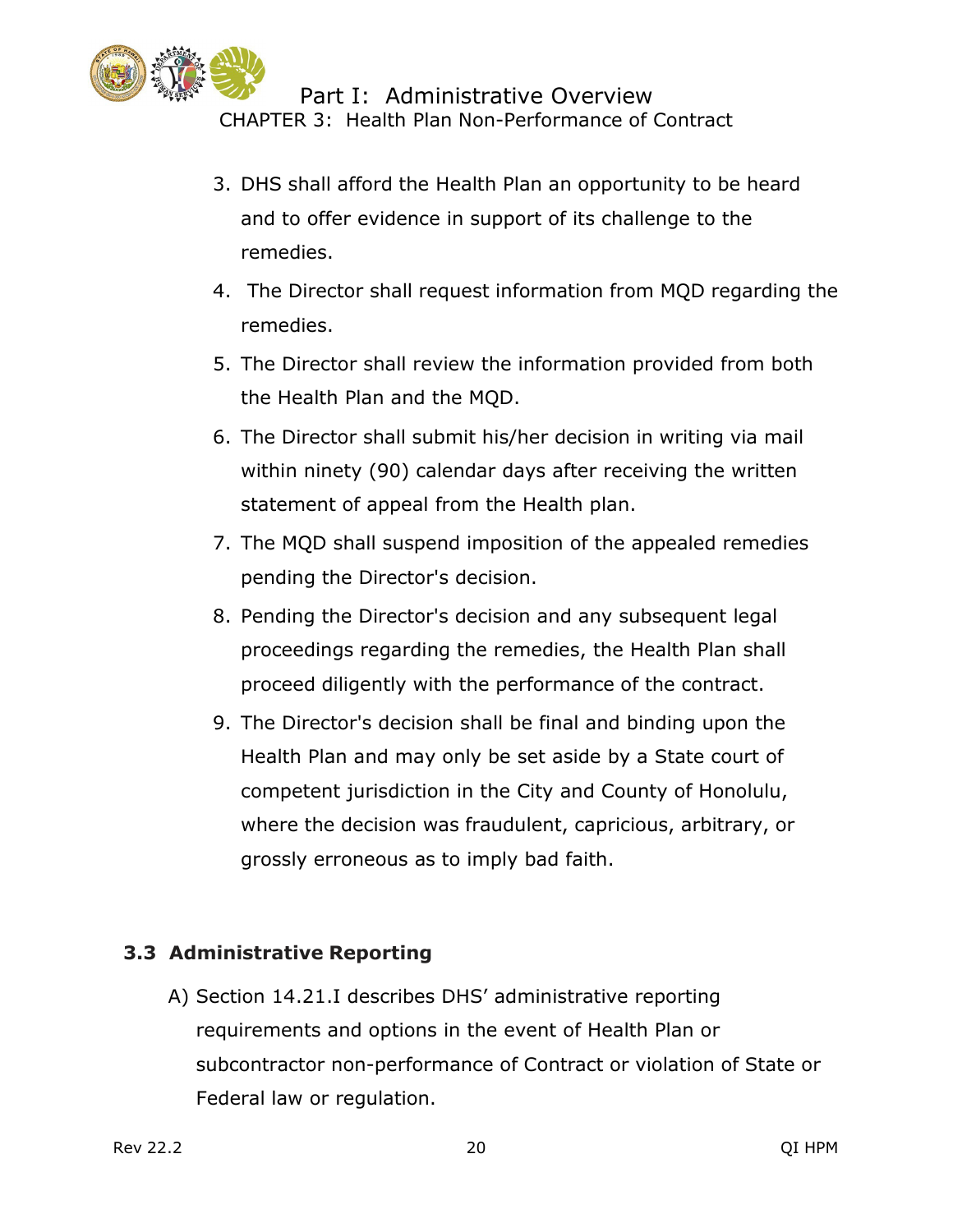

B) In addition, at its sole discretion, DHS may post on its public website information regarding contractual remedies taken against Health Plans.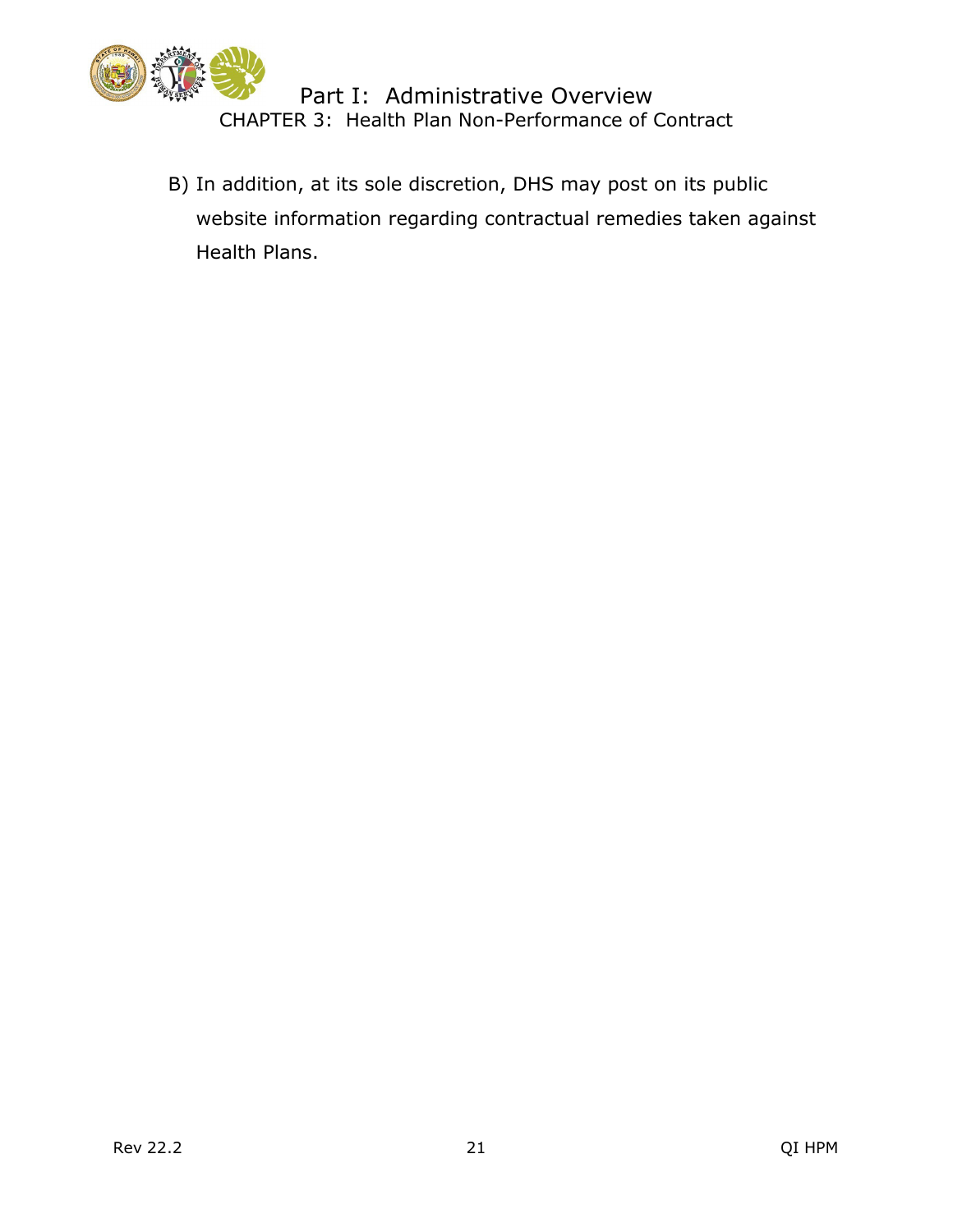

#### <span id="page-21-0"></span>**CHAPTER 4: Financial Responsibilities**

#### **4.1 Overview**

A) The Health Plan shall follow the guidelines listed in the "Financial Responsibilities Guideline for QI and CCS health plans" Appendix U in the "Health Plan Manual – Appendices" document.

#### **4.2 Third Party Liability (TPL) Requirements**

- A) In accordance with the Bipartisan Budget Act (BBA) of 2018 (Pub. L. 115- 123) and the Medicaid Services Investment and Accountability Act (MSIAA) of 2019 (Pub. L. 116-16 affecting the BBA of 2013, Health Plans shall meet the following requirements:
	- 1. The requirement for states to apply cost avoidance procedures to claims for prenatal services, including labor, delivery, and postpartum care services;
	- 2. The requirement for states to make payments without regard to potential TPL for pediatric preventive services, unless the state has made a determination related to cost-effectiveness and access to care that warrants cost avoidance for 90-days; and
	- 3. State flexibility to make payments without regard to potential TPL for up to 100 days for claims related to child support enforcement beneficiaries.
- B) The Med-QUEST Division submitted the following language in State Plan Amendment (SPA), SPA 21-0017 Attachment 4.22-B, to incorporate the TPL requirements listed in section A above (that is pending approval):
	- 1. The State shall use standard coordination of benefits cost avoidance when processing claims for prenatal services, including labor and delivery and postpartum care claims.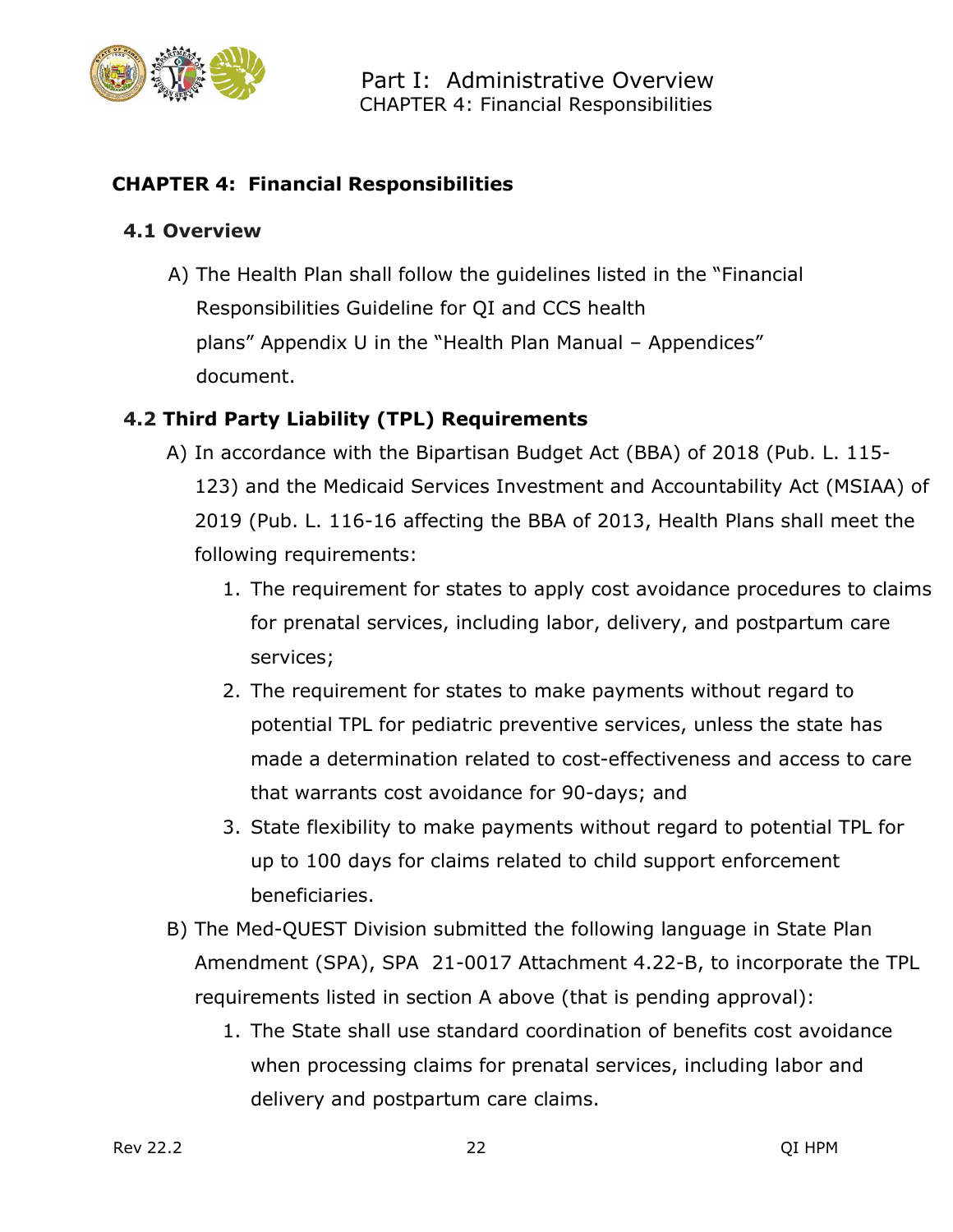

- 2. The State shall make payments without regard to third party liability for pediatric preventive services unless a determination related to costeffectiveness and access to care that warrants cost avoidance for up to 90-days has been made.
- 3. The State shall pay and chase third parties when services covered under the plan are furnished to an individual on whose behalf child support enforcement is being carried out by the State Title IV-D Agency. For such claims, the State shall only authorize payment under the following conditions:
	- a. Up to 100-days have elapsed from the date of service.
	- b. The provider billed the third-party.
	- c. Documentation is attached verifying that a. and b. have been met.
- 4. The State shall monitor the pay and chase system for such claims for improper billings made by providers and take appropriate corrective action.
- 5. Providers who have billed a third party prior to billing Medicaid must certify on the Medicaid claim that a third party has been billed, that claim has been fully adjudicated by the third party, and that payment has not been received by Medicaid.
- C) Guidance for pediatric preventive services:
	- 1. For child support enforcement beneficiaries and other Medicaid children, the health Plan shall make payments for well child visits, immunizations/vaccines, screenings or other preventive services used to evaluate the child's current health regardless of TPL. The Health Plan shall make payment after receiving clean claims and not hold onto the claim for 90-days.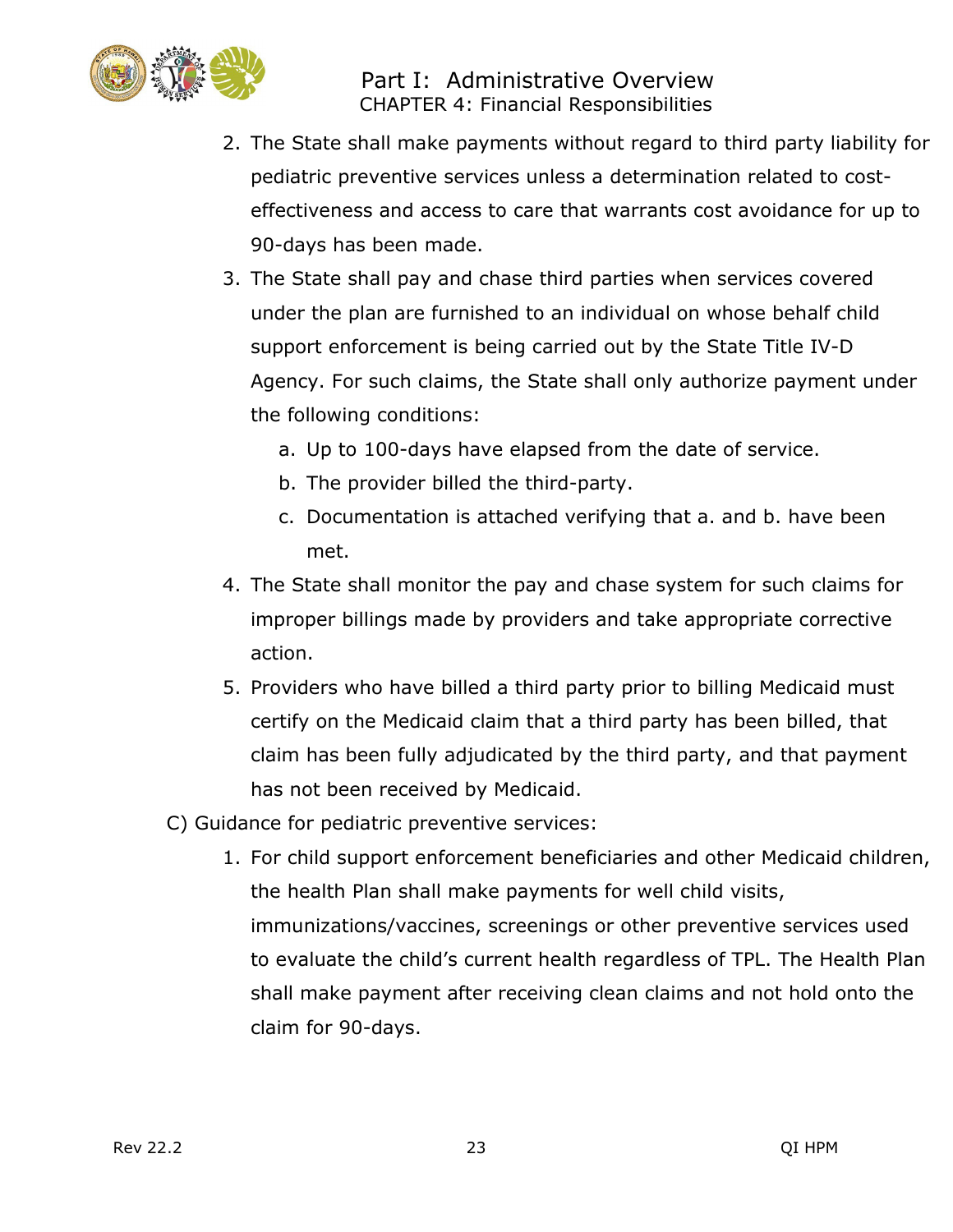

- 2. If MQD makes a determination related to cost-effectiveness and access to care that warrants cost avoidance for 90-days, MQD will notify the Health Plans either by email, memo and/or Health Plan Manual update.
- D) Guidance for non-pediatric preventive services with no known TPL:
	- 1. For child support enforcement beneficiaries and other Medicaid children, the Health Plan shall make payments after receiving the clean claim if the provider attests with documentation that there is no known TPL.
- E) Guidance for non-pediatric preventive services with a TPL:
	- 1. Medicaid children, not including child support enforcement beneficiaries:
		- a. If there is a known TPL identified in the 834 file or through other sources, the Health Plan shall reject, but not deny, claims and return it back to the provider noting the known TPL.
		- b. If the provider billed the TPL as described in one of the scenarios below and documentation is provided, the Health Plan shall pay clean claims to meet the requirements in the QI RFP section 7.2.C.4 (Clean Claim Requirements) and not hold onto the claim for 90-days.
			- 1) If the provider billed the TPL and the TPL paid partial amount, the Health Plan shall pay the remainder of the clean claim once it's received.
			- 2) If the provider billed the TPL and the TPL denied the claim, the Health Plan shall make payments after receiving the clean claim.
			- 3) If the provider billed the TPL and attests that the TPL did not pay or respond, the Health Plan shall make payments under the condition that 90-days has elapsed from the Date of Service after receiving the clean claim.
	- 2. Child support enforcement beneficiaries: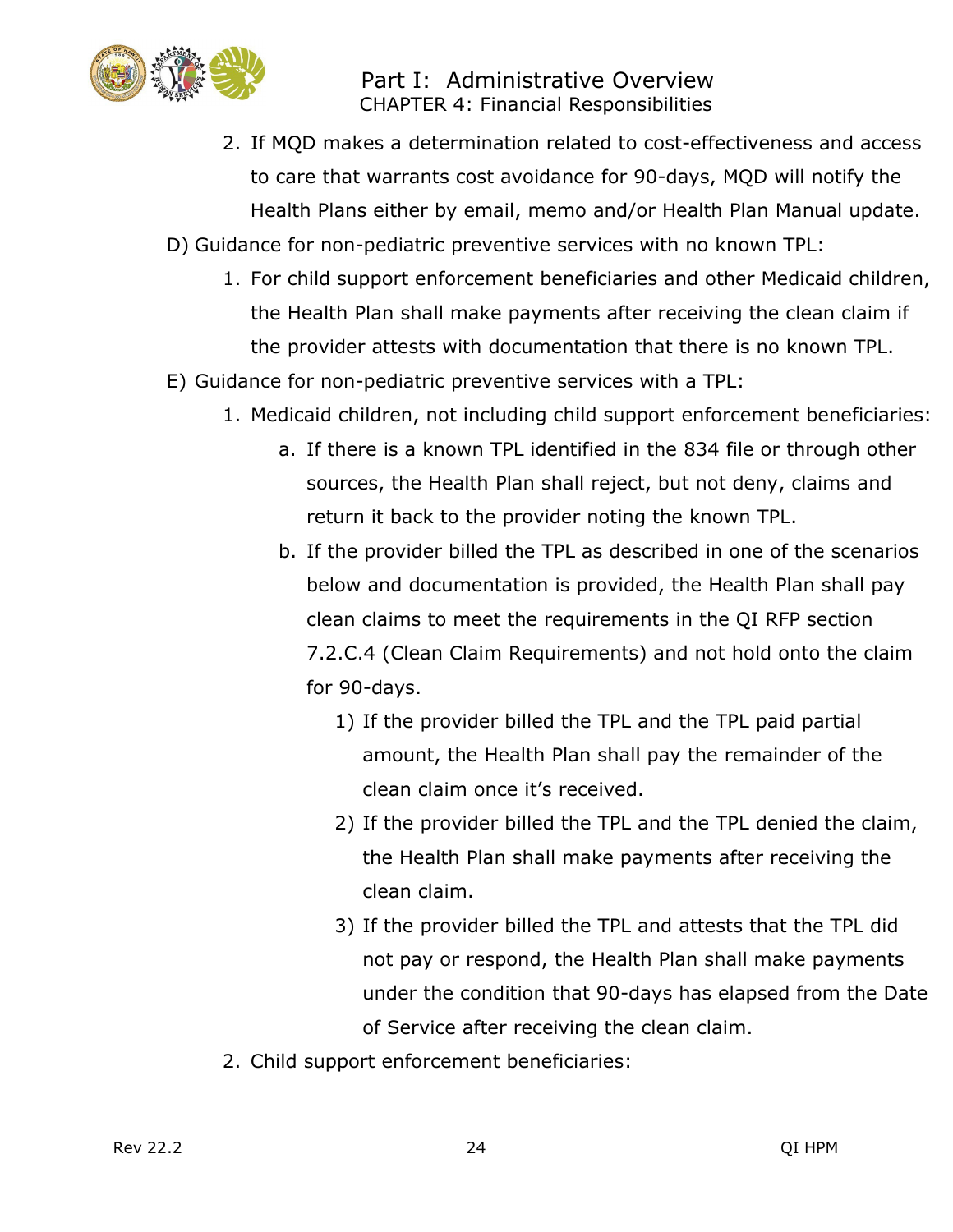

- a. If there is a known TPL identified in the 834 file or through other sources, the Health Plan shall reject, but not deny, claims and return it back to the provider noting the known TPL.
- b. If the provider billed the TPL as described in one of the scenarios below and documentation is provided, the Health Plan shall pay clean claims to meet the requirements in the QI RFP section 7.2.C.4 (Clean Claim Requirements) and not hold onto the claim for 100-days.
	- 1) If the provider billed the TPL and the TPL paid partial amount, the Health Plan shall pay the remainder of the claim once it's received.
	- 2) If the provider billed the TPL and the TPL denied the claim, the Health Plan shall make payments after receiving the clean claim.
	- 3) If the provider billed the TPL and attests that the TPL did not pay or respond, the Health Plan shall make payments under the condition that 100-days has elapsed from the Date of Service after receiving the clean claim.
- F) Identifying a TPL in the 834 file:
	- 1. The TPL information is in the 834 file. It is found under the Coordination of Benefits (COB) loop, on NM103 of the 2330 loop. The example below identifies the TPL in the 834 file, marked in red.

Example:

NM1{IN{2{03Y**VS VISION SERVICE PLAN**

It is a combination of the following: TPL-SEQ-NO  $x(2)$  + TPL-ABS-PARENT x(1) + **TPL-CAR-INFO x(50)**

G) Identifying child support enforcement beneficiaries in the 834 file: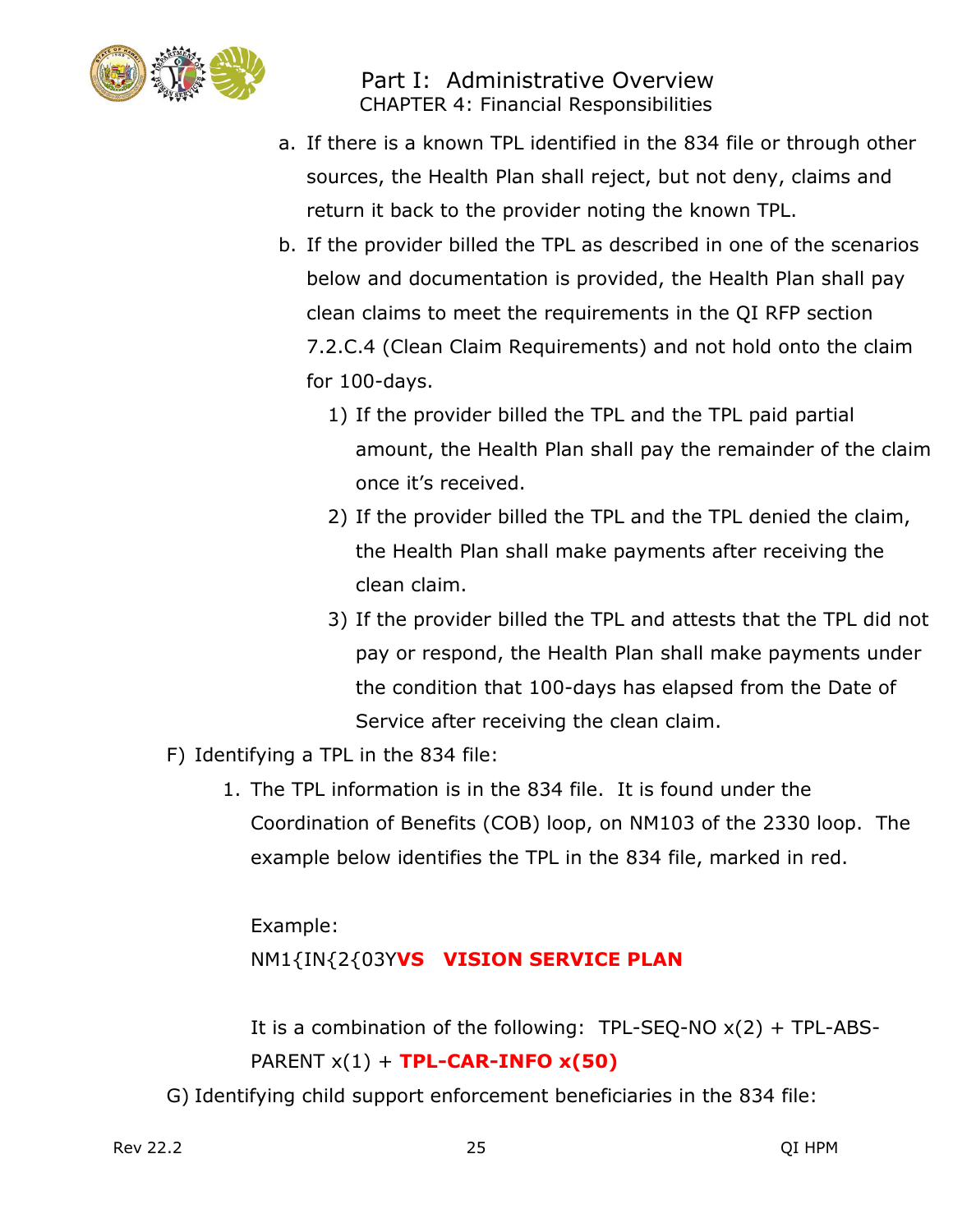

1. Child support beneficiaries are in the 834 file. They will have a 'Y' value as the 'Absent Parent' indicator if MQD received notification that the child may be receiving medical services under the absent parent's medical coverage plan. However, please note that the 'Absent Parent' indicator does not confirm that the absent parent has medical coverage for the child support beneficiary. It depends on if the absent parent is employed and has medical coverage. The example below identifies the absent parent indicator value in the 834 file, marked in red.

Example: Absent Parents: Y/N NM1{IN{2{03**Y**VS VISION SERVICE PLAN

It is a combination of the following: TPL-SEQ-NO x(2) + TPL-**ABS-PARENT**  $x(1)$  + TPL-CAR-INFO  $x(50)$ 

- H) The Health Plans shall educate and encourage the providers to submit claims to TPL as primary. Medicaid is generally the 'payer of last resort'.
- I) The Health Plan shall develop and maintain policies and procedures that comply with the requirements in the above sections.

#### **4.3 NEMT - Emergency Transportation to Alternative Destinations Payments**

- A) Emergency Triage, Treat, and Transport (ET3) Model
	- 1. The Centers for Medicare and Medicaid Services (CMS) is testing new payment models for ambulance services as a part of the Emergency Triage, Treat, and Transport (ET3) Model. The ET3 Model provides greater flexibility to ambulance care teams to address emergency health care needs of Medicaid beneficiaries following a 911 call, with the goal of improving quality of care and lowering costs. The Med-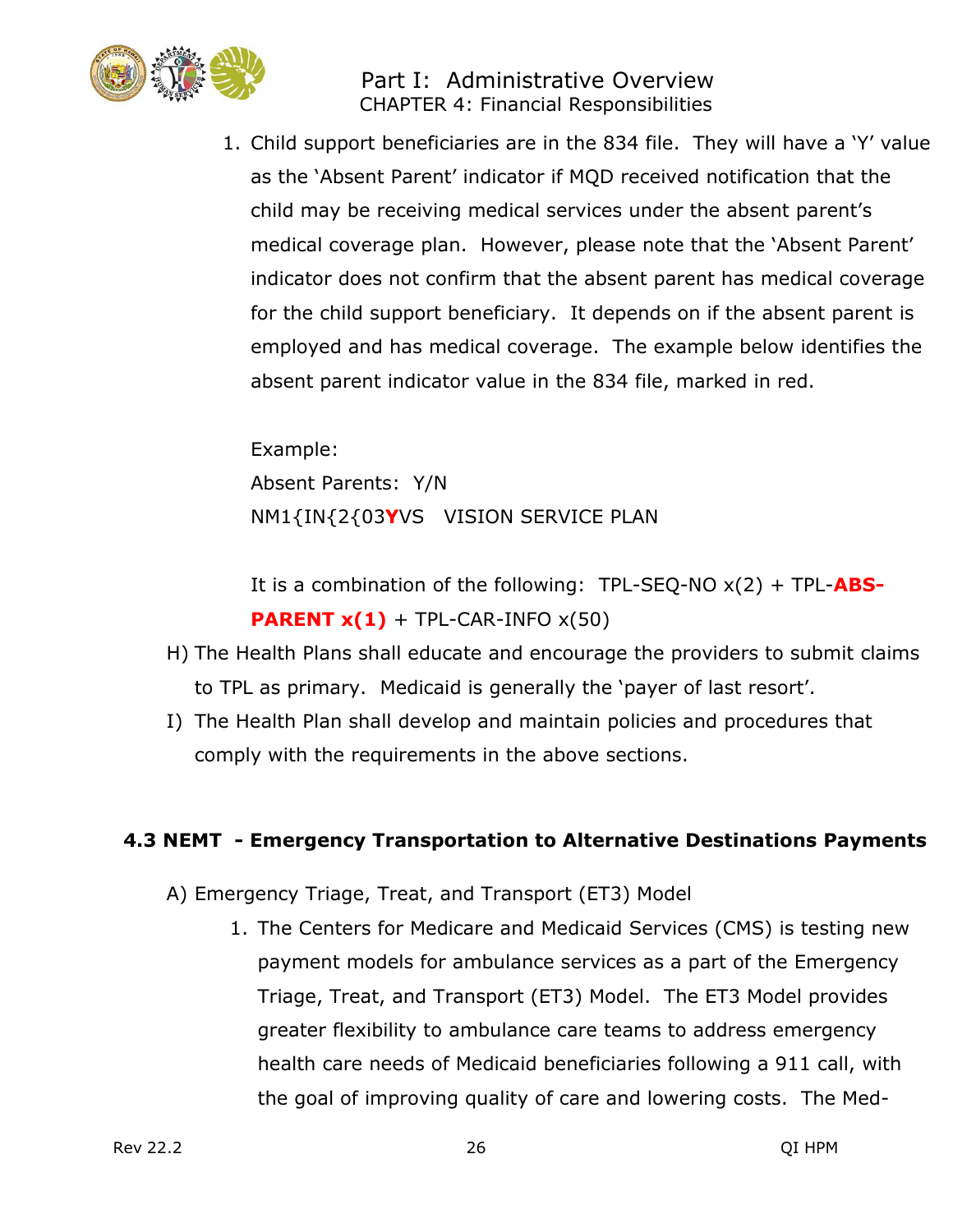

QUEST Division is participating in ET3 and is implementing the TAD payment model.

- B) Transportation to Alternative Destinations
	- 1. Currently, health plans pay for emergency ground ambulance services when individuals are transported to emergency departments. This payment model creates an incentive to bring Medicaid beneficiaries to high-acuity, high-cost settings, even when lower-acuity, lower-cost settings may more appropriately meet member needs. TAD aims to address this misaligned incentive by providing person-centered options and more flexibility on the allowed destinations.
	- 2. Effective March 1, 2022, health plans shall pay ambulance providers that transport patients to alternative destinations. Health plans are also encouraged to consider retroactive claims adjustments if appropriate as these services started on November 1, 2021. Alternative destinations are defined in the Hawai'i Administrative Rules section 323D-2, and include but are not limited to, urgent care centers, subacute stabilization units, sobering centers, primary care providers, and physician offices.
- C) Billing Codes for Transportation to Alternative Destinations
	- 1. The service codes for non-TAD ground emergency transportation services that are initiated through the 911 dispatch system are listed below:
		- a. Basic Life Support (BLS-E) ground ambulance (HCPCS code A0429) transport; or
		- b. Advanced Life Support, Level 1 (ALS1-E) ground ambulance (HCPCS code A0427) transport; or
		- c. Appropriate adjustments including mileage (HCPCS code A0425) and applicable rural/urban geographic factors or add ons or multiple-patient rule.